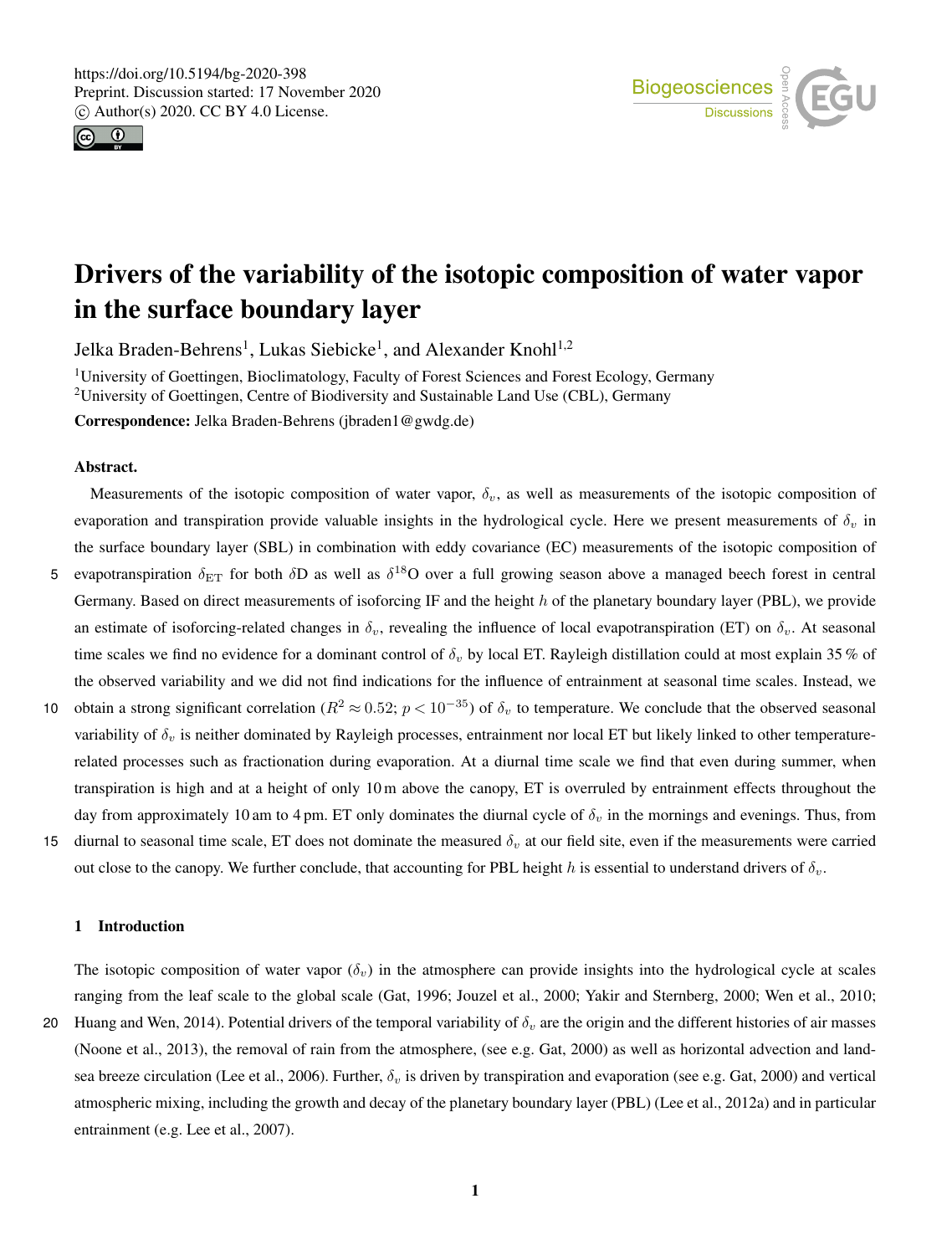



25 At seasonal time scales the removal of precipitation from the atmosphere is a major driver of  $\delta_v$ . This is a complex process that influences  $\delta_v$  via the origin of air masses (Ambach et al., 1968), the thermodynamic conditions during cooling (see e.g. Dansgaard, 1964), fractionation during condensation, isotopic exchange between rain drops and the surrounding air and evaporation from rain drops (see e.g. Dansgaard, 1964) as well as the sublimation of snow (Noone et al., 2013). Empirically, these processes yield the 'amount effect', i.e. small amounts of rain are enriched, and the 'temperature effect', i.e. higher 30 condensation temperature is related to higher  $\delta$ -values of precipitation, (see e.g. Dansgaard, 1964). In a simplified model the removal of rain from the atmosphere can be described as a Rayleigh distillation process (see e.g. Gat, 2000; Lee et al., 2006), i.e. the removal of material from an open system (Gat, 1996). Rayleigh distillation yields a log-linear relationship between the

isotopic composition of water vapor  $\delta_v$  and its mole fraction  $C_{\text{H2O}}$  (see e.g. Lee et al., 2006)<sup>1</sup>.

$$
\delta_v = \delta_{v,0} + (\alpha - 1) \times \log \left( \frac{C_{\text{H2O}}}{C_{\text{H2O},0}} \right) \tag{1}
$$

- 35 With the (temperature dependent) equilibrium fractionation factor  $\alpha > 1$  and the subscript 0 as a label for the values of source vapor (before Rayleigh rain-out). Such a log-linear relationship has been found by many authors with  $R^2$  values (see table 2) ranging from approximately 0.15 (Huang and Wen, 2014) to 0.78 (Lee et al., 2006; Wen et al., 2010) indicating different importance of Rayleigh processes as drivers of the seasonal variability of  $\delta_v$ .
- At diurnal time scales local ET and/or entrainment dominate the diurnal variability of  $\delta_v$  in the SBL at different sites (see 40 e.g. Lai and Ehleringer, 2011; Huang and Wen, 2014; Noone et al., 2013). Entrainment is a mixing process driven by the gradients at the capping inversion between the PBL and the free atmosphere (Lee et al., 2012a). Thus, entrainment transports dry and isotopically depleted air into the PBL (Lee et al., 2012a). Transpiration on the other hand, the major part of ET at the global scale (Jasechko et al., 2013), isotopically enriches<sup>2</sup> water vapor in the SBL (Lee et al., 2006). Further, transpiration and evaporation involve various (temperature dependent) fractionation processes of ET (Gat, 2000), and selective ET from different
- 45 water sources (Gat, 2000; McDonnell, 2014).

Measurements of  $\delta_v$  have been carried out at different heights above various ecosystems (see e.g. Huang and Wen, 2014, for a list of such measurement sites), but only few studies discuss the importance of ET and entrainment based on directly measured  $\delta_{ET}$  (and/or the corresponding isoforcing), see table 2 for an overview. These studies obtain diurnal cycles that are dominated by entrainment (Lee et al., 2007; Griffis et al., 2010; Lai and Ehleringer, 2011), ET (Zhang et al., 2011; Huang and

50 Wen, 2014), both (Lee et al., 2012a; Welp et al., 2012; Noone et al., 2013), or both in combination with dew formation (Welp et al., 2008). At seasonal time scales, different importance of Rayleigh processes as drivers of the seasonal variability of  $\delta_n$ were obtained: The  $R^2$  value of the corresponding log-linear relationship ranges from approximately 0.15 (Huang and Wen, 2014) to 0.78 (Lee et al., 2006; Wen et al., 2010). Evidence of the importance of ET in the PBL water budget was found based on modeling and flux gradient measurements of  $\delta^{18}O_{ET}$  and  $\delta D_{ET}$ (Huang and Wen, 2014; Griffis et al., 2016). In particular,

<sup>&</sup>lt;sup>1</sup>This refers to the linearized form of the Rayleigh equation.

<sup>&</sup>lt;sup>2</sup>This statement is mentioned by Lee et al. (2006) particularly for  $\delta^{18}O$ . For  $\delta D$ , it can be derived from the above cited statement for  $\delta^{18}O$  in combination with the fact that transpiration is not expected to change local deuterium excess  $d_{local}$  (Gat, 1996).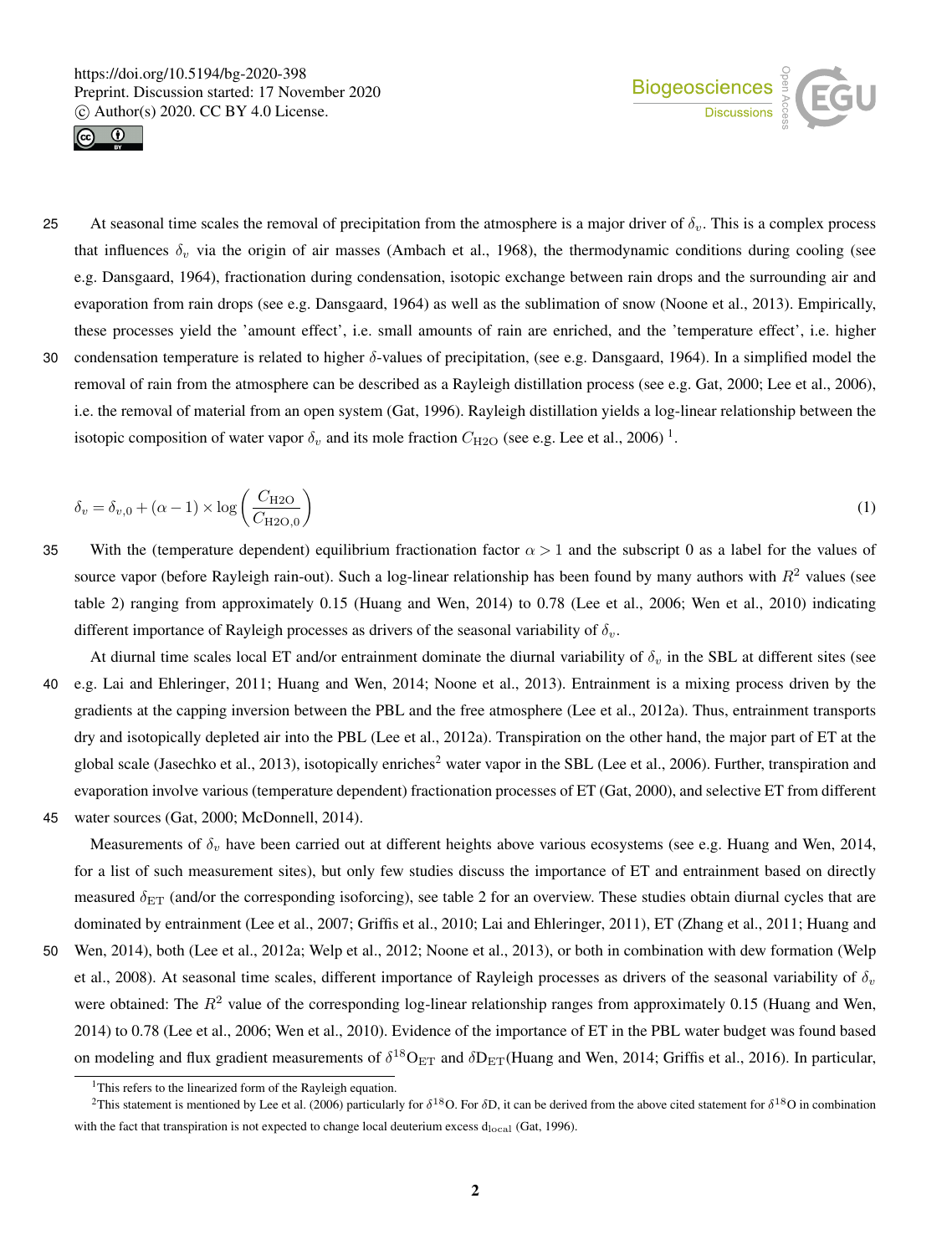



55 even at a height of 185 m above a cropgrassland canopy, Griffis et al. (2016) estimate the relative contribution of ET to range from 0 to close to 100 %, with a median of 34% (Griffis et al., 2016).

Forest ecosystems have comparably large ET, thus, their contribution to the local variability of  $\delta_v$  is expected to be more pronounced than for other ecosystems. Direct measurements of  $\delta^{18}O_v$  and  $\delta D_v$  in general and in particular above forest ecosystems are sparse. Only five of the studies in Table 2 (Lee et al., 2007; Welp et al., 2008; Griffis et al., 2010; Huang 60 and Wen, 2014; Griffis et al., 2016) are based on measurements of  $\delta_{ET}$  and direct eddy covariance (EC) measurements of

 $\delta^{18}O_{ET}$  have been carried out only above corn/soybean canopy (Griffis et al., 2010, 2011). A forest ecosystem is only captured by one of these studies (Huang and Wen, 2014), based on flux-gradient measurements. Given the limitations of flux gradient

Table 1. Nomenclature and abbreviations

| Stable isotope specific notations |                                                      |  |  |  |  |  |
|-----------------------------------|------------------------------------------------------|--|--|--|--|--|
| $R_{\rm std}$                     | Isotopic ratio of a standard material                |  |  |  |  |  |
| δ                                 | $(R_{\text{meas}} - R_{\text{std}})/R_{\text{std}}$  |  |  |  |  |  |
| $\delta_{v}$                      | Isotopic composition of water vapor                  |  |  |  |  |  |
| IF                                | Isoforcing; IF := $\overline{w'\delta'}$             |  |  |  |  |  |
| <b>Abbreviations</b>              |                                                      |  |  |  |  |  |
| PBL                               | Planetary boundary layer                             |  |  |  |  |  |
| SBL                               | Surface boundary layer                               |  |  |  |  |  |
| EC                                | Eddy covariance                                      |  |  |  |  |  |
| ET                                | Evapotranspiration                                   |  |  |  |  |  |
| WVIA                              | Water vapor isotope analyzer                         |  |  |  |  |  |
| 2 Hz-HF-WVIA                      | WVIA for 2 Hz measurements (with high flow plumbing) |  |  |  |  |  |
| WVISS                             | Water vapor isotope standard source                  |  |  |  |  |  |
| <b>HF-WVISS</b>                   | WVISS optimized for high flow                        |  |  |  |  |  |
| DPG                               | Dew point generator                                  |  |  |  |  |  |
| <b>VSMOW</b>                      | Vienna standard mean ocean water                     |  |  |  |  |  |
| IRMS                              | Isotope ratio mass spectrometry                      |  |  |  |  |  |
| GMWL                              | Global meteoric water line                           |  |  |  |  |  |
| LMWL                              | Local meteoric water line                            |  |  |  |  |  |
|                                   | Meteorological quantities                            |  |  |  |  |  |
| RH                                | Relative humidity                                    |  |  |  |  |  |
| <b>VPD</b>                        | Vapor pressure deficit                               |  |  |  |  |  |
| TKE                               | Turbulent kinetic energy                             |  |  |  |  |  |
| $u^*$                             | Friction velocity                                    |  |  |  |  |  |
| $C_{\mathrm{H20}}$                | Water vapor mole fraction                            |  |  |  |  |  |
| h                                 | Height of the PBL                                    |  |  |  |  |  |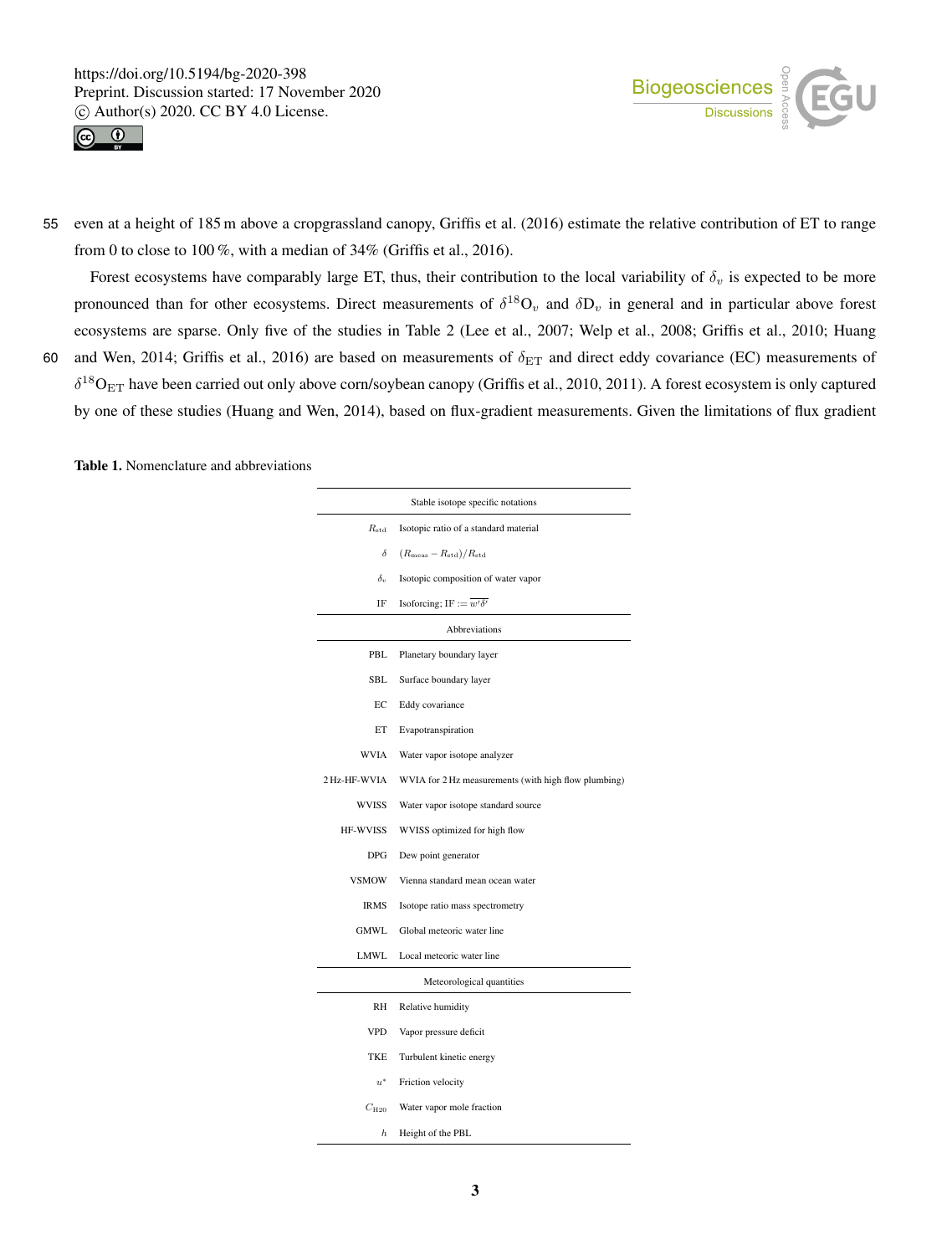



Table 2. Overview of studies that discuss diurnal and seasonal dynamics of  $\delta_v$  based on different methods: flux gradient(FG), eddy covariance (EC), repeated profile measurements (RPM), time series analysys (TS) or large eddy simulations (LES). These studies discuss entrainment (ENT), evapotranspiration (ET), dew formation (dew) and land-sea breeze as majos driver of the diurnal variability of  $\delta_v$ . The  $R^2$  value of the log linear relationship between  $\delta^{18}O_v$  varies from 0.15 to 0.78. For a list of additional time series measurements of  $\delta_v$ , see also (Huang and Wen, 2014).

| Author                      | <b>Measured quantity</b>                               | Method      | Ecosystem                                 | Major driver of $\delta_v$ (diurnal)       | $R^2$ value (Rayleigh) | Highest inlet [m] |
|-----------------------------|--------------------------------------------------------|-------------|-------------------------------------------|--------------------------------------------|------------------------|-------------------|
| Lee et al. (2007)           | $\delta^{18} \mathrm{O}_{ET}$                          | ${\rm FG}$  | tempreate forest                          | <b>ENT</b>                                 | 0.68                   | 30.7              |
| Welp et al. (2008)          | $\delta^{18} \mathrm{O}_{ET}$                          | $_{\rm FG}$ | soy                                       | ET & ENT & dew                             | 0.66                   | 2.0               |
| Huang and Wen (2014)        | $\delta^{18}\mathrm{O}_{ET},\delta\mathrm{D}_{ET}$     | FG          | arid oasis                                | ET                                         | 0.15                   | 5.5               |
| Griffis et al. (2010, 2011) | $\delta^{18} \mathbf{O}_{ET}$                          | $\rm EC$    | corn/soybean                              | <b>ENT</b>                                 | 0.49                   | 3.5               |
|                             |                                                        |             |                                           |                                            |                        |                   |
| Griffis et al. (2016)       | $\delta^{18} \text{O}_{ET}$ , $(\delta \text{D}_{ET})$ | model & FG  | crop/grassland                            | EV & ENT                                   | 0.76                   | 185               |
| Lee et al. (2012a)          | $\delta^{18}O_v$ (modelled)                            | LES         | mixed                                     | ET & ENT                                   | assumed/modelled       | 500               |
| Lai and Ehleringer (2011)   | $\delta^{18}O_v \delta D_v$                            | <b>RPM</b>  | forest                                    | <b>ENT</b>                                 | not discussed          | 60                |
| Noone et al. (2013)         | $\delta^{18}$ O <sub>v</sub>                           | <b>RPM</b>  | mixed                                     | $\operatorname{ET}$ & $\operatorname{ENT}$ | not discussed          | 300               |
| Zhang et al. (2011)         | $\delta^{18} \text{O}_v$                               | <b>TS</b>   | urban& wheat                              | ET                                         | $0.7 \& 0.5$           | 10 & 4.2          |
| Welp et al. (2012)          | $\delta^{18}{\rm O}_{v}$                               | <b>TS</b>   | forest, grassland<br>urban & agricultural | ET & ENT                                   | not discussed          | $1.6 - 37$        |
| Lee et al. (2006)           | $\delta^{18} \text{O}_v$                               | <b>TS</b>   | coastal& forest                           | land sea breeze, (&ENT)                    | 0.78                   | rooftop           |
| Wen et al. (2010)           | $\delta^{18}O_v, \delta D_v$                           | <b>TS</b>   | urban                                     | <b>ENT</b>                                 | 0.78                   | 10                |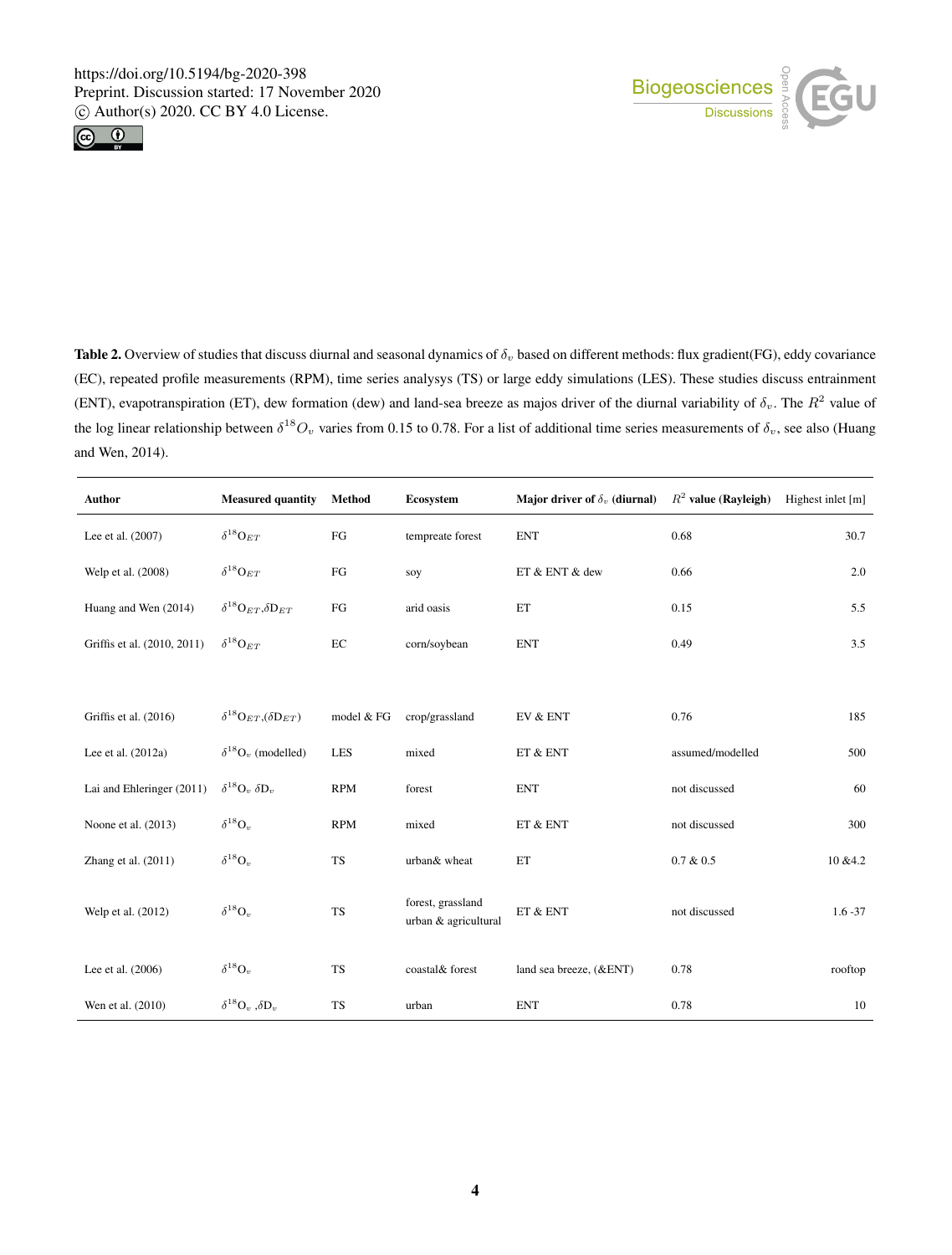



measurements above forest ecosystems (see e.g. Griffis, 2013), a discussion of the variability of  $\delta_v$  in combination with EC measurements of  $\delta_{ET}$  over forest ecosystems could provide new insights into potential drivers of  $\delta_v$  for both, the diurnal and 65 the seasonal scale.

Here we present time series of  $\delta^{18}O_v$  and  $\delta D_v$  in the SBL above a managed beech forest in central Germany in combination with direct eddy covariance measurements of ET,  $\delta^{18}O_{ET}$  and  $\delta D_{ET}$  and standard meteorological measurements. Our measurements were carried out at a height of approximately 10 m above the top of the canopy in the SBL and we expect high transpiration during summer. Our objectives are to evaluate the influence of entrainment and local ET on  $\delta_v$  in the SBL close

70 to the canopy of a forest ecosystem. We hypothesize, that at our measurement position, local ET is an important driver of  $\delta_v$ at both, the seasonal and the diurnal time scale. As many authors find indications for a pronounced influence of entrainment in various ecosystems (cf. table 2), we further hypothesize, that entrainment and local ET alternately dominate  $\delta_v$  at a diurnal time scale.

# 2 Material and methods

#### 75 2.1 Field site

The field site of this study is located in central Germany (51◦19'41,58" N; 10◦22'04,08" E; approximately 450 meters above sea level) and vegetated by a managed beech forest (dominated by *Fagus sylvatica L.*). The forest in the surroundings of the tower has a relatively homogeneous top-weighted canopy structure (Anthoni et al., 2004; Braden-Behrens et al., 2017). The forest height (defined as the average height of the highest 20 % of the trees) was 37 m in 2004 and the maximum leaf area index 80 was approximately  $4 \text{ m}^2 \text{m}^{-2}$  (Anthoni et al., 2004).

## 2.2 Stable isotope measurements of  $\delta_{\text{H2O}}$

We used a customized version of a commercially available water vapor isotope analyzer (2 Hz-HF-WVIA, *Los Gatos Research. Inc.,San Jose, USA*) to measure the water vapor mole fraction  $C_{H2O}$  and its stable isotopic compositions  $\delta^{18}O_v$  and  $\delta D_v$  at 44 m height above the forest floor. The measurement frequency is 2 Hz (Braden-Behrens et al., 2019). The used analyzer is

- 85 an off-axis integrated-cavity output spectrometer in the near infrared, i.e. a laser-based absorption spectrometer that uses a high-finesse optical cavity to enhance the effective path length (see Aemisegger et al., 2012; Los Gatos Research Inc., 2013, for details on the non-customized instrument). The customization of this analyzer enables us to take measurements with a frequency of 2 Hz at a flow rate of approximately 4.2 slpm (see Braden-Behrens et al., 2019, for details). The 2 Hz-HF-WVIA was calibrated hourly with a customized version of the water vapor isotope standard source for high flow rates (HF-WVISS, *Los*
- 90 *Gatos Research. Inc.*,San Jose, USA). In brief, this calibration unit dries and compresses ambient air and mixes it with nebulized liquid water, that is further diluted to yield water vapor with different mole fractions at a constant isotopic composition (see e.g. Aemisegger et al., 2012; Los Gatos Research Inc., 2012). We customized this calibration unit to enable calibration at the analyzer's flow rate of 4.2 slpm over a broad mole fraction range (see Braden-Behrens et al., 2019).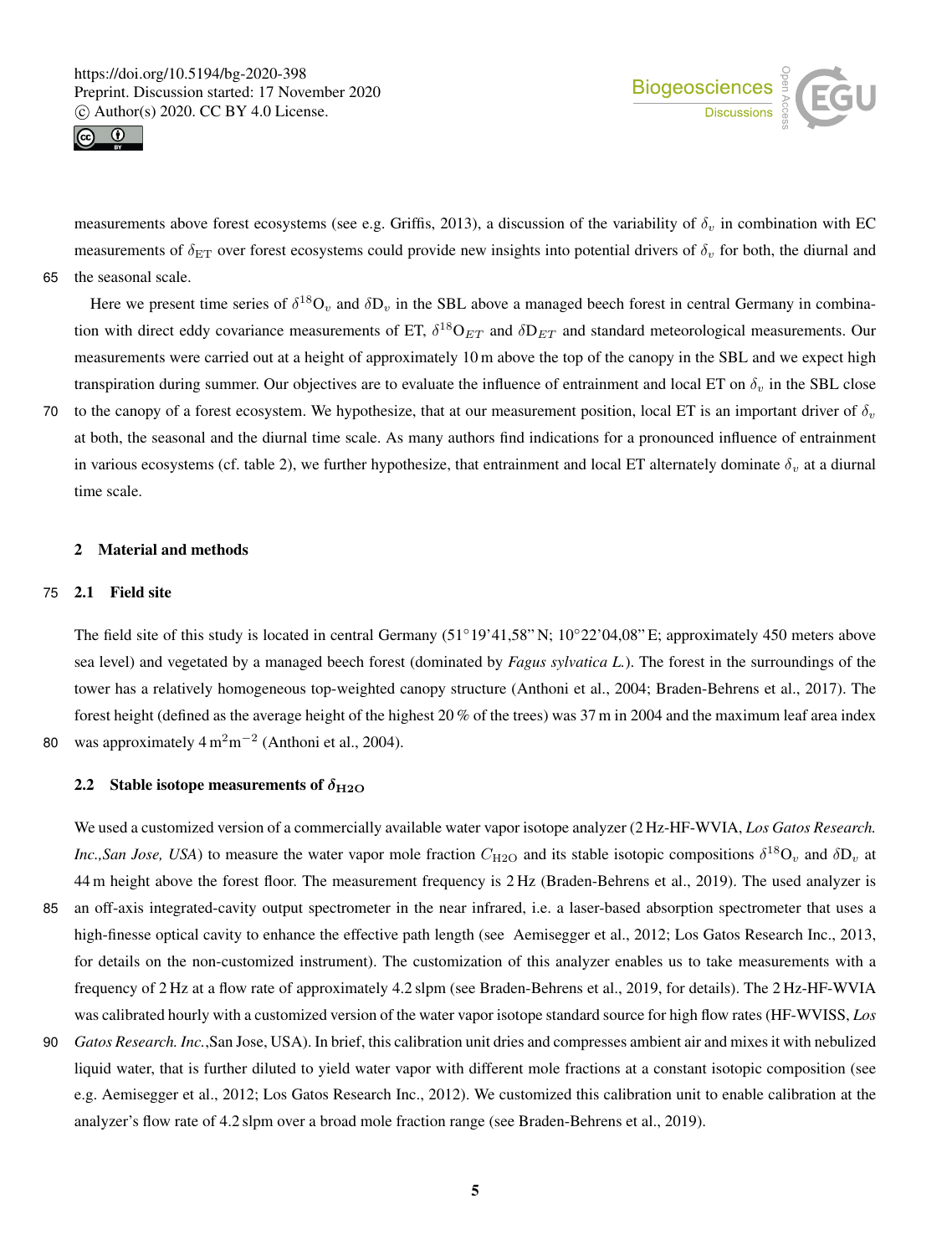



# 2.3 Eddy covariance measurements of  $\delta_{ET}$

- 95 We measured the three dimensional wind velocity and the sonic temperature at 44 m height above the forest floor with a measurement frequency of 20 Hz using a sonic anemometer (Gill-R3, *Gill Instruments*, Lymington, UK). The inlet of the  $\delta^{18}O_v$  and  $\delta D_v$  measurements was in the vicinity of this anemometer with a 5 cm northward, a 10 cm eastward and a 20 cm vertical separation. We combined the 20 Hz anemometer measurements with the 2 Hz measurements of  $\delta^{18}O_v$  and  $\delta D_v$  to calculate the magnitude and the isotopic composition of ET using the eddy covariance software EddyPro®, version 6.2.0 (LiCor 100 Biosciences, 2016). Further specification of this setup such as tubing material, tube heating, flow rates and the different data
- processing settings are described by Braden-Behrens et al. (2019). In brief, the tubing to the 2 Hz-HF-WVIA was made of PTFE (teflon) and heated to avoid condensation. The flow rates in the main tubes were chosen to guaranty turbulent conditions within the tubes upstream of the analyzer. Data processing includes double rotation and block averaging, spike removal, correction for instrument separation, as well as spectral corrections in the high frequency and low frequency range (see Braden-Behrens
- 105 et al., 2019). Additionally to the stable isotope eddy covariance measurements, the meteorological tower is also equipped with a standard closed path  $CO_2$  and  $H_2O_v$  analyzer (LI-6262 *LiCor Inc.*, Lincoln, USA). The inlet of this analyzer is located -5 cm northwards, 10 cm eastwards and 20 cm vertically separated from the anemometer. We use this analyzer in combination with the sonic anemometer for standard eddy covariance measurements and to evaluate our stable isotope setup. A direct comparison of both EC setups shows that the two fluxes correlate strongly with each other (slope  $\approx 0.8$ ;  $R^2 = 0.9$ ) (Braden-Behrens et al., 110 2019), but the 2 Hz-HF-WVIA underestimates the net  $H_2O_v$  flux by approximately 20 % (Braden-Behrens et al., 2019).

#### 2.4 Calculation of isoforcing

We quantify potential effects of ET on the isotopic composition of the atmosphere, by calculating isoforcing, based on EC measurements of the magnitude and the isotopic composition of ET (described in Braden-Behrens et al., 2019). Isoforcing (see e.g. Lee et al., 2009) can be interpreted as the rate of change of the atmospheric  $\delta$  value multiplied by the boundary layer 115 height h, if a simple isotopic mass balance model (see e.g. Lai et al., 2006) is assumed with only one flux component from the surface and no horizontal advection or entrainment from above (see also Sturm et al., 2012; Braden-Behrens et al., 2019).

 $IF = \frac{F}{G}$  $\frac{F}{C_a \rho_a} (\delta_F - \delta_v) = h \frac{\mathrm{d}\delta_v}{\mathrm{d}t}$ (2)

With the flux F (e.g. ET), its isotopic composition  $\delta_F$  (e.g.  $\delta_{ET}$ ), the atmospheric mole fraction  $C_a$ , the molar density of atmospheric air  $\rho_a$ , the atmosphere's isotopic composition  $\delta_v$  and the height h of the planetary boundary layer (PBL).

#### 120 2.5 Additional meteorological and isotopic measurements

dt

The meteorological tower at our site is equipped with standard meteorological measurements (see Anthoni et al., 2004, for details). Among other variables, air and soil temperatures are measured at 2 m and 44 m height and at 2, 8, 16, 32 and 64 cm depth, respectively. Relative humidity (RH), vapor pressure deficit (VPD), precipitation amount, as well as wind direction and velocity are measured at 44 m height. A set of different radiation sensors measure diffuse, up- and downwelling longwave,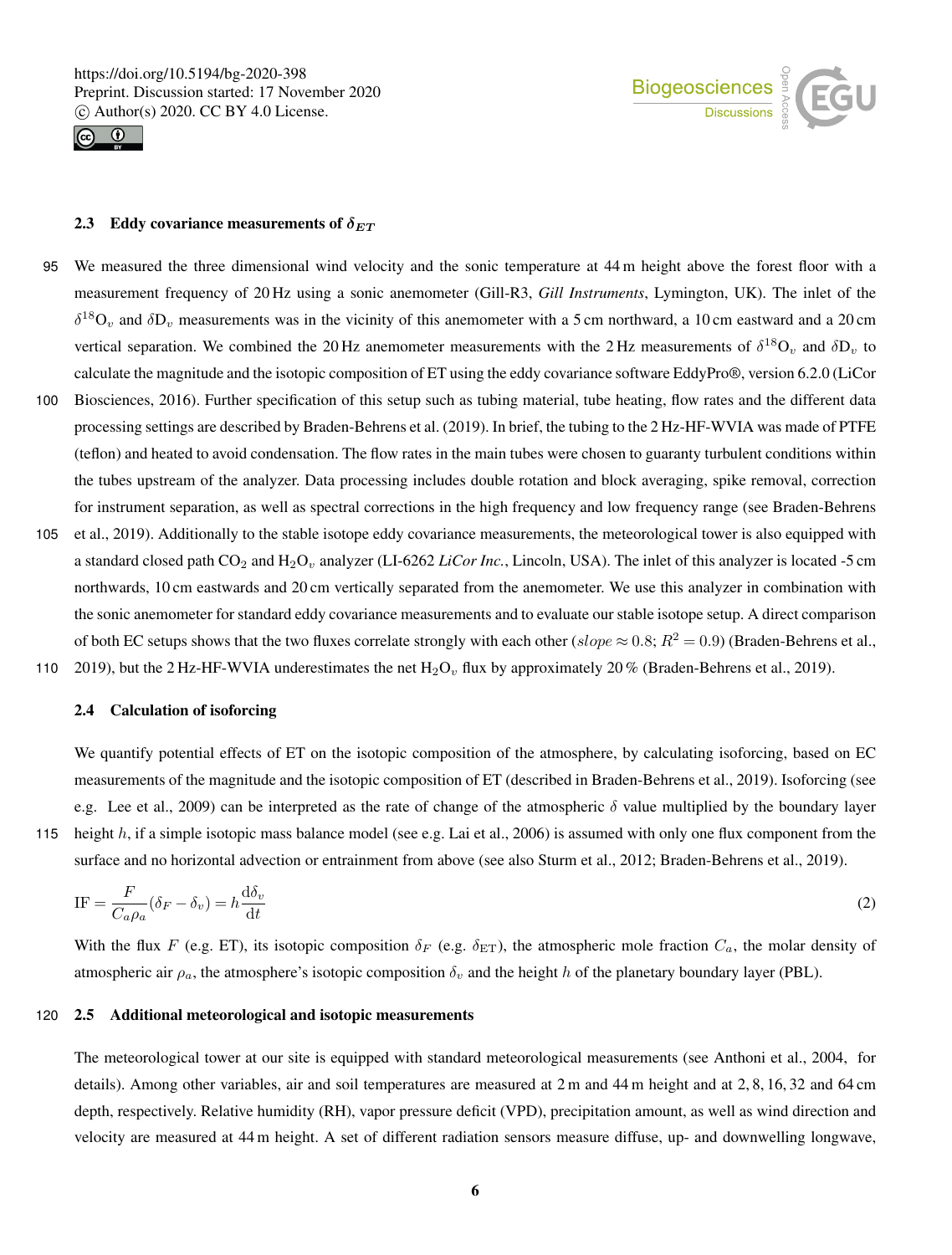



- 125 shortwave, photosynthetically active radiation and net radiation (see also Braden-Behrens et al., 2019). In this experiment, we also measured the isotopic composition of rain above the canopy using three integrated rain samplers. These rain samplers are self-manufactured according to the description of Gröning et al. (2012). Every second week, we took two samples out of each of the three integrated rain samplers and analyzed them for their  $\delta^{18}O$  and  $\delta D$  composition at the centre for stable isotope research and analysis (*KOSI*, University of Goettingen) using isotope ratio mass spectrometry (IRMS). After the subsamples were taken,
- 130 the bottles of the integrated rain samplers were replaced by dry bottles. The uncertainty of our rain sample measurements, as quantified by the median of the standard deviations of the 6 respective subsamples of each data point was approximately 0.2 ‰ for  $\delta^{18}$ O and  $1.5\%$  for  $\delta$ D.

### 2.6 Determination of the PBL height

The time series of the estimate of the height h of the planetary boundary layer (PBL) used in this study is based on a combination 135 of advanced modeling and data assimilation systems delivered by the ERA5 reanalysis product of the European Centre for Medium-Range Weather Forecasts, ECMWF. The height of the PBL was obtained for the full year 2016 at the ERA5 product's native hourly resolution.

The height h of the PBL was extracted from the ERA5 data set at  $51.25^\circ$  latitude,  $10.25^\circ$  longitude, at a distance of 11.94 km from the study site. The grid point used for uncertainty estimation was located at 51.50° latitude, 10.50° longitude, at a distance

- 140 of 21.18 km from the study site. The spatial grid and the temporal resolution of the reanalysis ensemble uncertainty estimate is coarser (3 h and 0.5 degree resolution) compared to the reanalysis data (1 h and 0.25 degree resolution). Therefore the grid points of the two products do not necessarily coincide, resulting in a different reference grid point for the estimates of PBLheight and uncertainty of PBL-height, respectively, for the current study. In both cases we used the grid point closest to the experimental site.
- 145 The following details regarding the PBL data source and processing apply to the current analysis. Here we use the ERA5 reanalysis data set generated by 4D-Var data assimilation in CY41R2 of ECMWF's Integrated Forecast System (IFS). The components of IFS are described in detail in ECMWF (2016a,c,d,e,f,g,b). In summary, "ERA5 provides hourly estimates of a large number of atmospheric, land and oceanic climate variables. The data cover the Earth on a 30 km grid and resolve the atmosphere using 137 levels from the surface up to a height of 80km. ERA5 includes information about uncertainties for all
- 150 variables at reduced spatial and temporal resolutions. [...] ERA5 combines vast amounts of historical observations into global estimates using advanced modeling and data assimilation systems."<sup>3</sup>. Regarding the uncertainty, we present "the uncertainty as defined for ERA5 by the Ensemble of Data Assimilation (EDA) system [...]. The EDA takes into account mostly random uncertainties in the observations, sea surface temperature (SST) and the physical parametrization of the model [...] systematic model errors are not taken into account by the EDA and the errors (uncertainties) as defined by the EDA are uncorrelated. 155 Furthermore, for affordability reasons the EDA has a lower resolution than ERA5 itself, so the EDA system is unable to

<sup>3</sup>https://www.ecmwf.int/en/forecasts/datasets/reanalysis-datasets/era5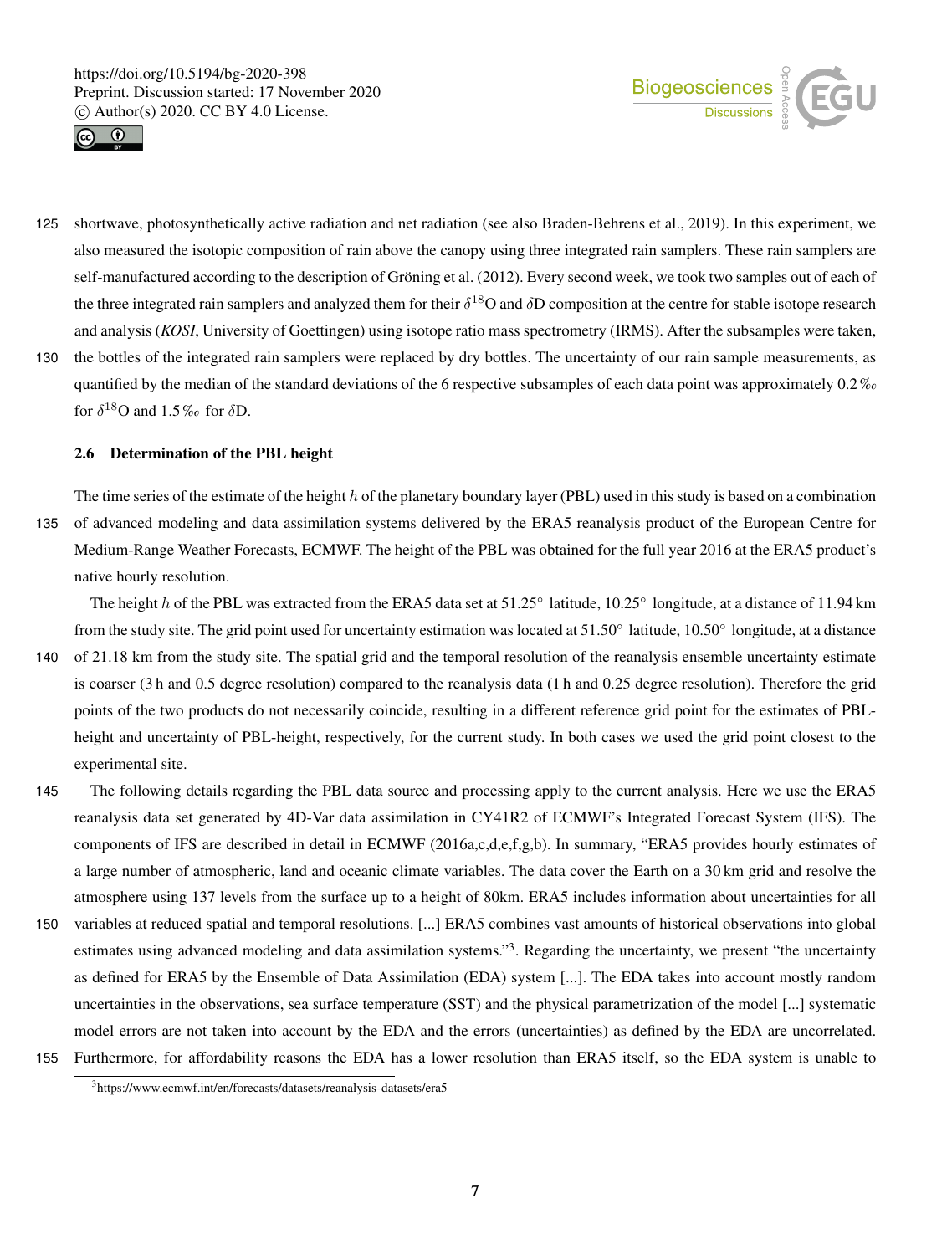



directly describe all the uncertainties of ERA5. [...] Nevertheless, comparison of uncertainties provides excellent information on when and where the reanalysis products are more or less accurate  $[...]$ <sup>"4</sup>.

#### 3 Results and discussion

# 3.1 Diurnal variability of  $\delta_v$  and potential drivers

- 160 In spring and summer the obtained diurnal cycles of  $\delta D_v$ ,  $\delta^{18}O_v$  and  $C_{H2O}$  resemble a sine curve, while in autumn, there are only shallow and rather noisy diurnal cycles (Fig. 1). In summer, when the diurnal cycle is most pronounced,  $\delta_v$  is enriched from midnight to approximately 10 am  $(GMT+1)^5$  followed by a depletion throughout the day until 4 pm by approximately 1% for  $\delta^{18}$ O and 4.5% for  $\delta$ D. The diurnal cycle of isoforcing values (calculated with Eq. 2) is dominated by the diurnal cycle of ET with a concave shape that is more pronounced in spring and summer and less pronounced in autumn (Fig. 1).
- 165 Further, all obtained isoforcing values are positive, thus local ET corresponds to an enrichment of  $\delta_v$ . In summer, the period with the most pronounced diurnal cycles, the amplitude of isoforcing values is approximately 0.08 and  $0.6 \text{ m\%} \cdot \text{s}^{-1}$  for  $\delta^{18}O$ and δD respectively (Figure 1). Comparable magnitudes of isoforcing values were found by other authors (Welp et al., 2008; Lee et al., 2007; Hu et al., 2014) in different ecosystems including a temperate forest and a semi-arid area. Diurnal cycles of  $\delta_v$  that are similar to the observed sine-shaped diurnal cycle have been obtained at field sites with less transpiration such
- 170 as an urban cite in Bejing (Zhang et al., 2011), or an artificial oasis cropland in the late growing season (Huang and Wen, 2014). However, a similar diurnal cycle can also be found in a large eddy simulation (Lee et al., 2012a,b). Diurnal cycles of  $\delta_v$ over forest ecosystems have been sparsely measured. However, they have been reported to show constant, concave or convex shapes (Lee et al., 2006, 2007; Welp et al., 2012) and did not always agree between  $\delta^{18}O_v$  and  $\delta D_v$  (Welp et al., 2012; Lai and Ehleringer, 2011).
- 175 The isoforcing-related change in ambient water vapor  $d\delta_v/dt_{iso}$  can be estimated by dividing isoforcing (IF) by the PBL height h (Eq. 2). This estimation is based on assuming a well mixed PBL with constant  $\delta_v$ . Because both, IF and h approach zero at nighttime, the estimated  $d\delta_v/dt_{iso}$  shows large peaks at nighttime. These artifacts are related to dividing by zero. Thus the estimation of  $d\delta_v/dt_{iso}$  only provides meaningful values at daytime. Throughout the day, from 8 am to 5 pm, the estimated  $d\delta_v/dt_{iso}$  fluctuates around 0.1 permil for  $\delta^{18}$ O and 1.1 permil for  $\delta$ D, with slightly lower values in autumn (see Fig. 2).
- 180 The directly measured diurnal cycles of  $d\delta_v/dt_{\text{meas}}$  do not agree with the isoforcing-related estimate  $d\delta_v/dt_{iso}$  (see Fig. 2). In particular in spring and summer, we measure negative values of  $d\delta_v/dt$  around midday, associated with a depletion of ambient water vapor, while the isoforcing-related change  $\delta_v$  always yields an enrichment. However, the magnitude of the diurnal cycle of  $d\delta_v/dt_{\text{meas}}$  is comparable to the isoforcing-related estimate  $d\delta_v/dt_{iso}$ .

The mean diurnal cycles of our dataset (Fig. 1 and Fig. 2) show conclusively that isoforcing due to local ET does not dom-185 inate the diurnal variability of  $\delta D_v$  and  $\delta^{18}O_v$ . This is also the case during summer, when transpiration is high - even if our

<sup>4</sup>https://confluence.ecmwf.int/pages/viewpage.action?pageId=111158117

 $5$ All times given in this paper refer to local winter time (GMT+1).

<sup>&</sup>lt;sup>6</sup>This assumption is probably not justified, but the calculation of  $d\delta_v/dt$  should provide a rough estimate of the influence of local ET on  $\delta_v$ .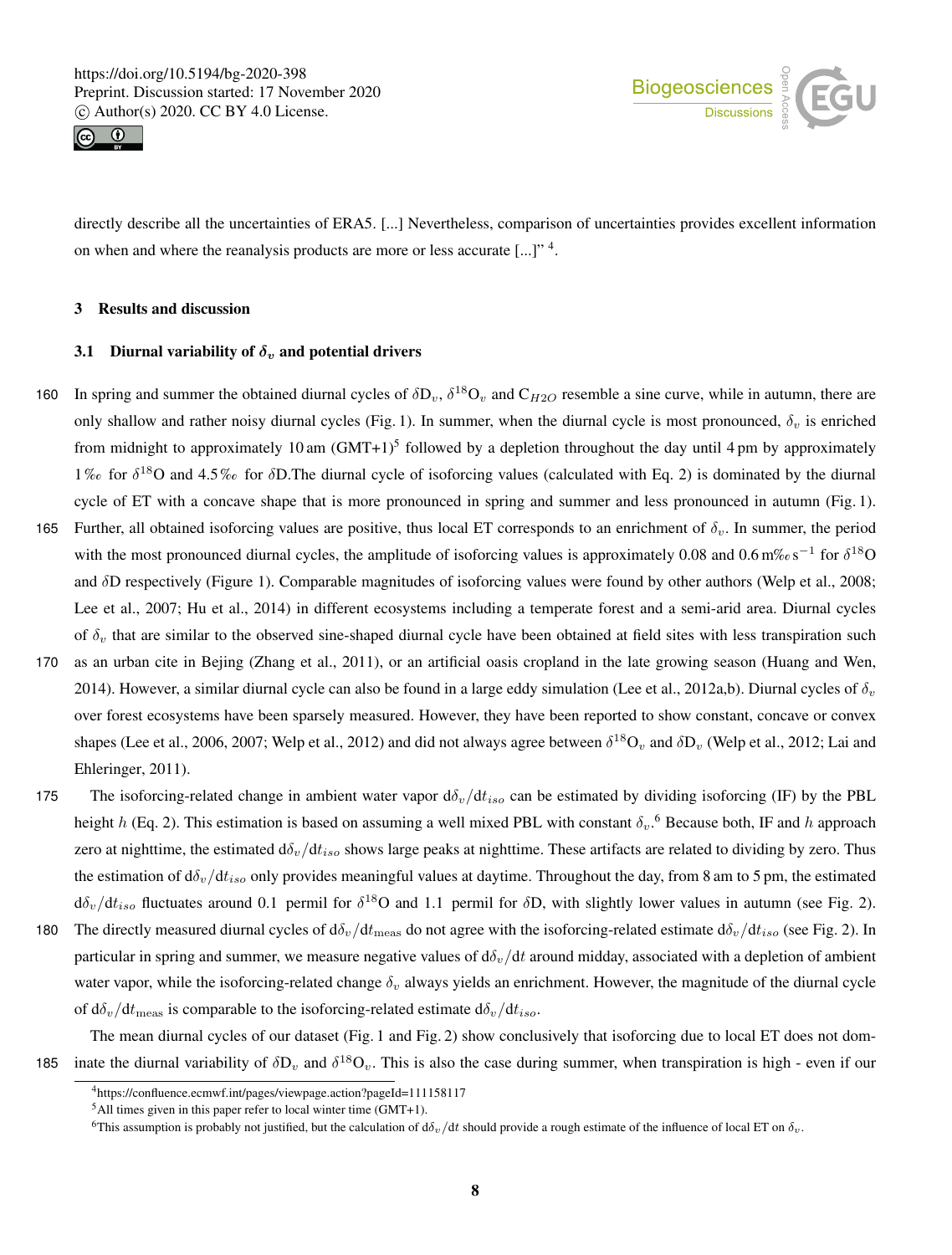https://doi.org/10.5194/bg-2020-398 Preprint. Discussion started: 17 November 2020  $\overline{c}$  Author(s) 2020. CC BY 4.0 License.<br> $\overline{c}$ 







Figure 1. Mean diurnal cycles of water vapor mole fraction C<sub>H2O</sub> and its isotopic composition  $\delta_v$ , in combination with isoforcing IF and evapotranspiration ET for spring (March to May), summer (June to August) and autumn (September to November).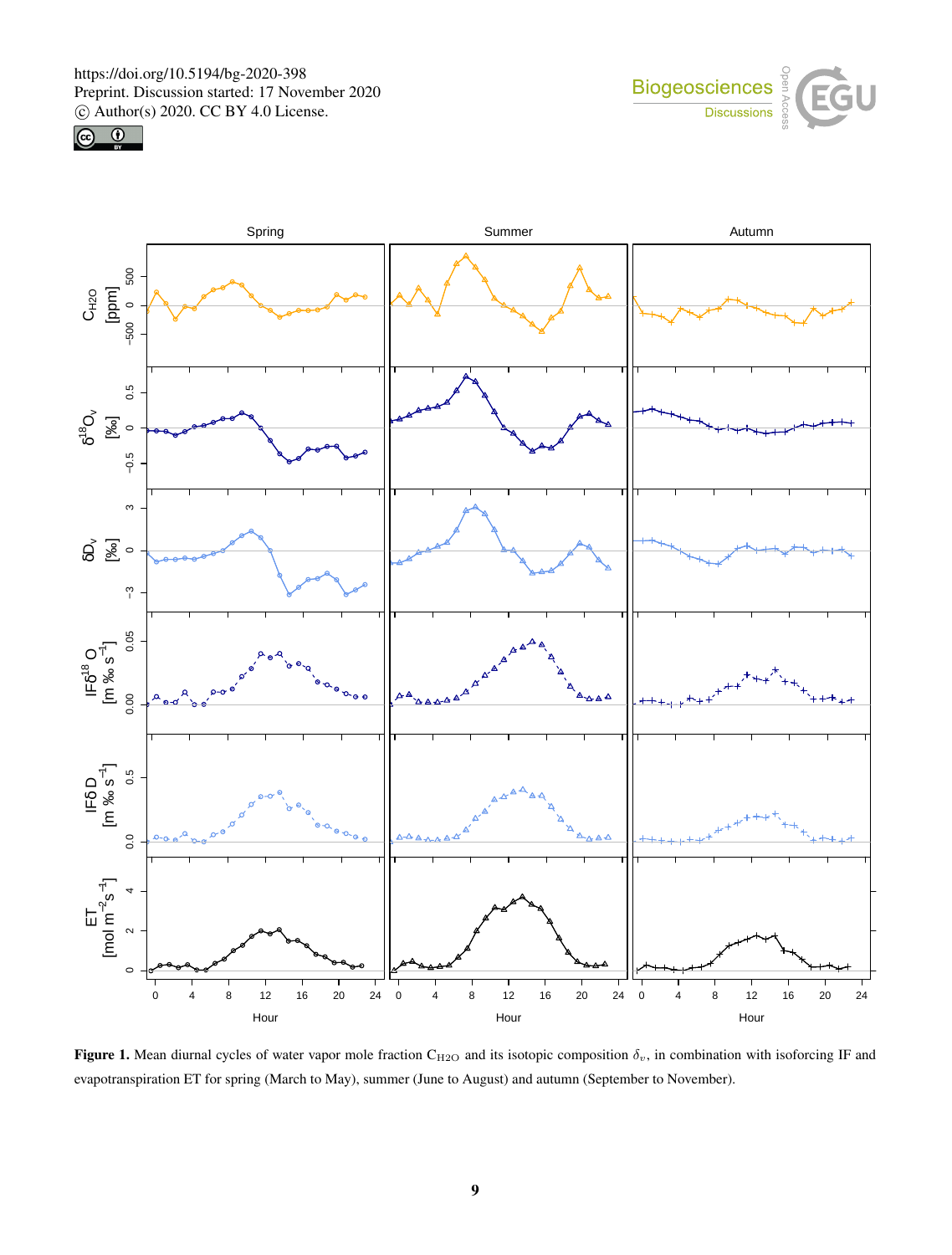





Figure 2. Mean diurnal cycles of the measured (black) and estimated (red) change in  $\delta_v$  in combination with diurnal cycles of PBL height h and turbulent kinetic energy TKE for spring (March to May), summer (June to August) and autumn (September to November).

measurements took place only 10 m above the tree tops. Thus, the measured data do not support the hypothesis that during summer, local ET dominates the diurnal variability of  $\delta_v$  over a forest ecosystem. We further conclude that due to the large variability of the boundary layer height  $h$ , it is essential to account for  $h$  when estimating the influence of local ET on ambient water vapor. A discussion of the influence of local ET that is purely based on isoforcing IF overlooks the influence of boundary 190 layer mixing processes. Further, the concurrent trends in the diurnal cycles of  $C_{\text{H2O}}$  and  $\delta_v$  (Fig. 1) indicate, that entrainment dominantly influences  $\delta_v$  from the forenoon to the afternoon: The rise in  $\delta_v$  in the morning and in the afternoon is related to a water source (e.g. local ET) whereas the decrease of  $\delta_v$  throughout the day is related to mixing with dryer and isotopically lighter air (entrainment). Despite our measurement position beeing closely above the forest canopy and despite high transpiration, we observe this indication for a dominant influence of entrainment from the forenoon to the afternoon also in summer.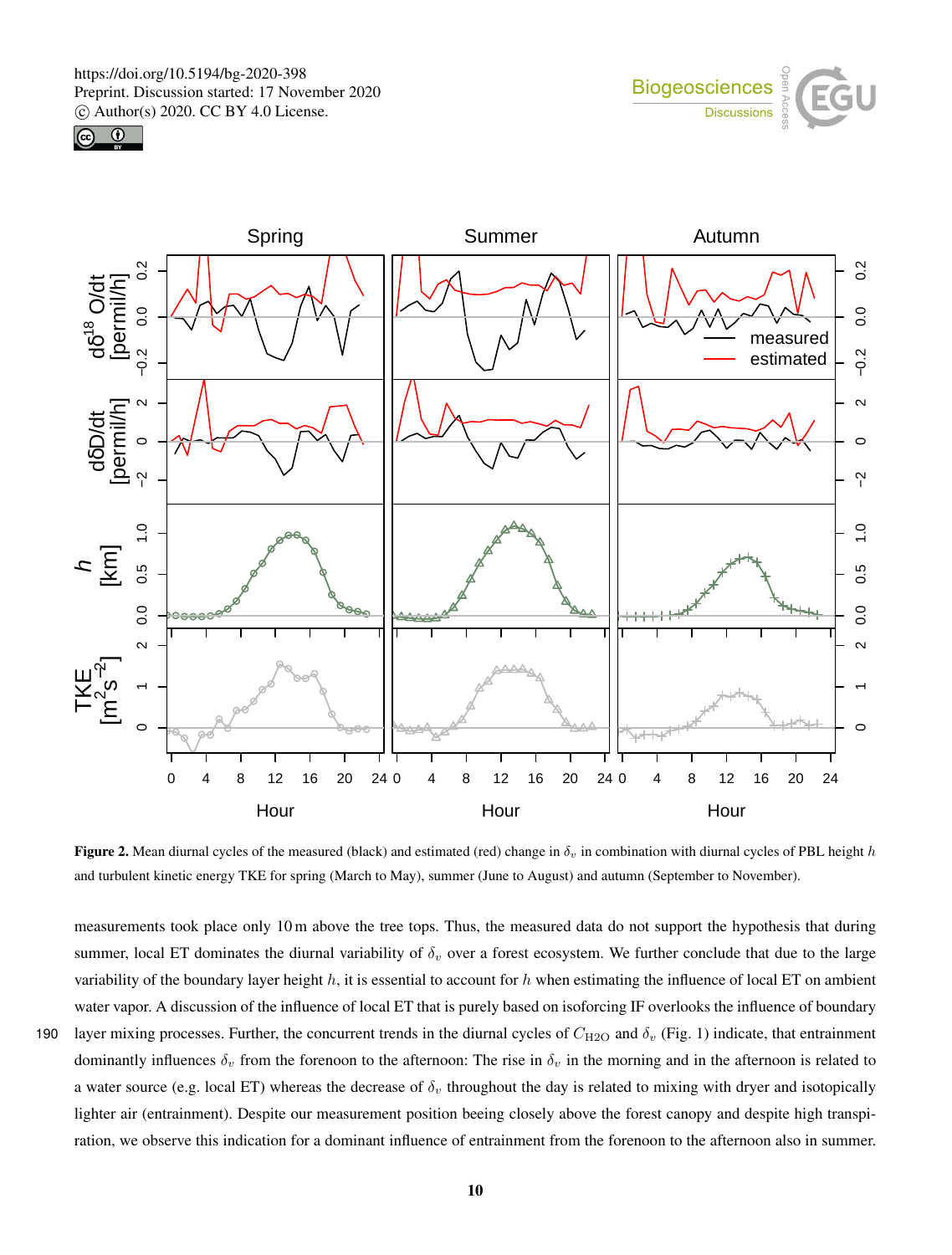



195 The diurnal cycles of PBL height h, TKE and  $C_{H2O}$  (Fig. 1 and Fig. 2) further indicate that the diurnal cycle of  $\delta_v$  is alternately dominated by entrainment and local ET. As turbulence increases boundary layer mixing, we suppose that larger TKE corresponds to larger entrainment. This is also supported by the strong agreement between the diurnal cycles of TKE and PBL height  $h$  (Fig. 2). They co-vary throughout the day with an increase in the mornings, when the PBL grows, and a maximum around 2 pm. The observed negative values for  $d\delta_v/dt_{iso}$  throughout the day occur during a time period with large TKE (Fig. 200 2). Additionally, the amplitude of TKE is largest in summer, medium large in spring and comparably small in autumn (Fig. 2).

#### 3.2 Seasonal variability of  $\delta_v$  and potential drivers

Over the growing season, the hourly averaged water vapor mole fraction  $C_{H2O}$  at 44 m height varied from approximately 4000 to 25 000 ppm, while the corresponding isotopic compositions  $\delta_v$  varied from approximately -33 to -12‰ for  $\delta^{18}O_v$  and from  $-147$  to  $-12\%$  for  $\delta D_v$  (Fig. 3). Similar ranges for  $\delta^{18}O_v$  and  $\delta D_v$  over a full year have been measured at different field 205 sites (e.g. Welp et al., 2012; Huang and Wen, 2014; Griffis et al., 2016). Potential processes that could drive the observed seasonal variability of  $\delta_v$  are local ET, rain-out (Rayleigh distillation), selective water use by plants and temperature dependent fractionation. Here we test for the importance of different drivers at the seasonal scale by analyzing linear regressions betreen  $\delta_v$  and quantities that are related to these processes (c.f. Table 3.

- At our measurement position in the SBL (at 44 m height, i.e. only 7 m above the approximately 37 m high forest) local ET 210 could be an important driver of  $\delta_v$  because the measurements are carried out close to the evaporating source. To evaluate if local ET drives the seasonal variability of  $\delta_v$ , we calculated the correlations between daily averaged  $\delta_v$  and the respective local isoforcing IF as well as the midday value<sup>7</sup> of isoforcing-related change in ambient water vapor  $d\delta_v/dt_{iso}$  (Fig. 5). Over the whole measurement period (period: 'all times' in Fig. 5) the calculated correlations between  $\delta_v$  and isoforcing (IF <sup>18</sup>O and IF D) are insignificant (p>0.1). However, for the time period between leaf unfolding and leaf senescence in fall (period: 'green 215 leaves' in Fig: 5), when we expect transpiration, there are significant  $(p < 10^{-5})$  but weak  $(R^2 \approx 0.17)$  correlations between  $\delta_v$  and the corresponding isoforcing values IF as well as the isoforcing related change  $d\delta_v/dt_{iso}$  ( $R^2 \approx 0.2$ ) for both,  $\delta D_v$ and  $\delta^{18}O_v$ . We propose that these weak correlations between isoforcing-related quantities do not reflect a causal relationship. Additionally to being weak, they are all negative (as shown in Fig. 5). If local ET drove the isotopic composition of ambient
- water vapor, we would obtain a positive correlation between IF and  $\delta_v$ . Thus, we discard the hypothesis that at the field site of 220 our measurement campaign ET dominates the seasonal variability of  $\delta_v$ . We further conclude, that it is important to use direct measurements of IF and an estimation of  $d\delta_v/dt_{iso}$  to not over-interpret correlations between  $\delta_v$  and  $\delta_{ET}$ . In our dataset, we indeed find a positive moderate ( $R^2 \approx 0.4$ ) and significant ( $p < 10^{-25}$ ) correlation between  $\delta D_{ET}$  and  $\delta D_v$ , but not for  $\delta^{18}O_{ET}$ and  $\delta^{18}O_v$  (see Table 3).

Rayleigh rain-out is another potentially important driver of the seasonal variability of  $\delta_v$ . Rayleigh distillation processes 225 yield a log-linear relationship between  $\delta_v$  and  $C_{\text{H2O}}$  (Eq. 1) as tested in Fig. 6. Throughout the whole measurement period, both  $\delta_v$  values correlate only moderately ( $R^2 \approx 0.35$ ), but significantly ( $p < 10^{-25}$ ) to log( $C_{\rm H2O}$ ). This correlation is weaker

<sup>&</sup>lt;sup>7</sup>Here we choose the midday value of  $d\delta_v/dt_{iso}dt$  to reflect  $\int d\delta_v/dt_{iso}dt$ . The reason for this choice is that due to data gaps and due to the peaks in  $d\delta_v/dt_{iso}$  at nighttime, the numeric integration of  $d\delta_v/dt_{iso}$  would not be meaningful.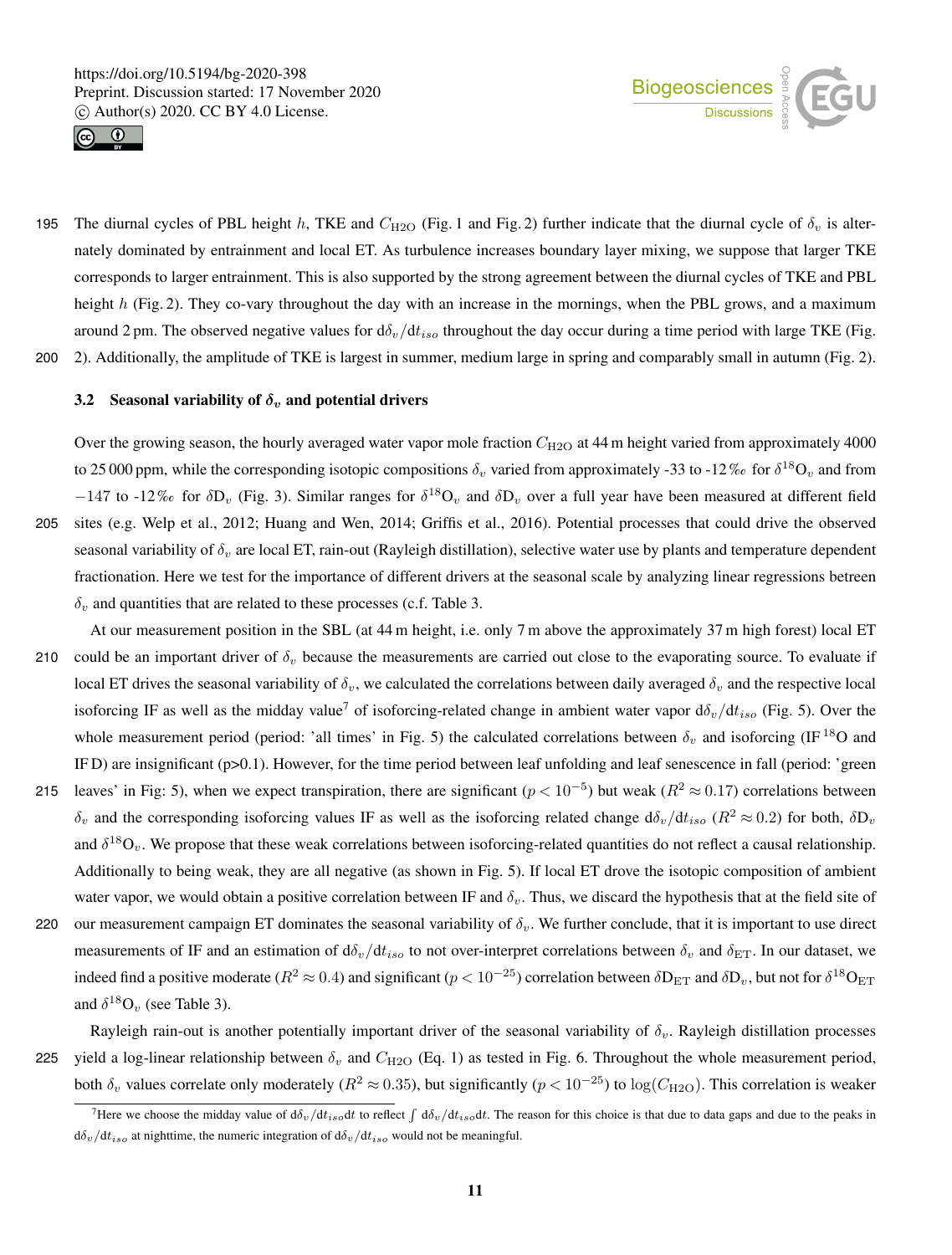





Figure 3. Time series of the measured water vapor mole fraction  $C_{\text{H2O}}$  (black) and its isotopic composition in  $\delta^{18}O$  (dark blue) and  $\delta D$ (light blue) in combination with rain above the canopy (cyan), temperature in 2 m height (red), relative humidity (light grey) and PBL height h (dark gray). The vertical lines mark the times of the beginning of leaf unfolding on 19. April 2016 and the beginning of leaf senescence on 6. October 2016.

in summer (see Table 3). Stronger correlations between  $\delta_v$  and  $\log(C_{\text{H2O}})$  at the seasonal time scale have been reported for various other sites, for  $\delta^{18}O$  (Lee et al., 2006, 2007; Welp et al., 2008; Wen et al., 2010; Zhang et al., 2011; Griffis et al., 2016) and also for  $\delta$ D (Wen et al., 2010; Zhang et al., 2011). Similarly small correlation coefficients ( $R^2$  < 0.17) that get weaker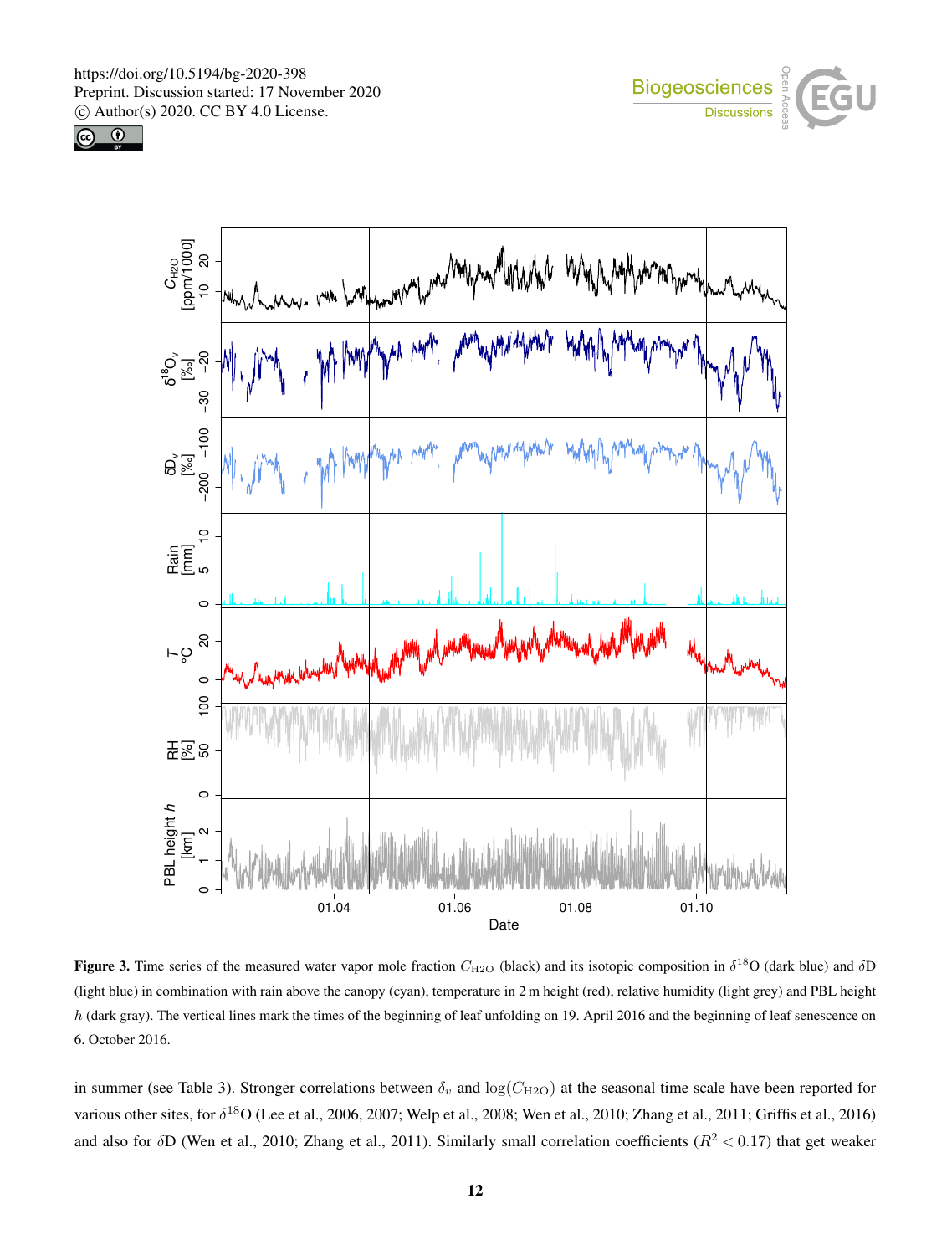





**Figure 4.** Time series of evapotranspiration ET (orange) and the isoforcing related to ET in  $\delta^{18}O$  (dark gray) and  $\delta D$  (light gray) in combination with the corresponding change in atmospheric delta values  $d\delta_v/dt$  for  $\delta^{18}O$  (dark green) and  $\delta D$  (light green). The vertical lines mark the times of the beginning of leaf unfolding on 19. April 2016 and the beginning of leaf senescence on 6. October 2016.

230 during summer, were obtained above an arid artificial oasis (Huang and Wen, 2014). At our field site, the correlation between  $\delta_v$  and  $\log(C_{\text{H2O}})$  is dominated by the periods before leaf unfolding and after leaf senescence (Fig. 6). During the period between leaf unfolding and senescence, this correlation is particularly weak, with  $R^2$  values below 0.2 (Table 3). Thus, our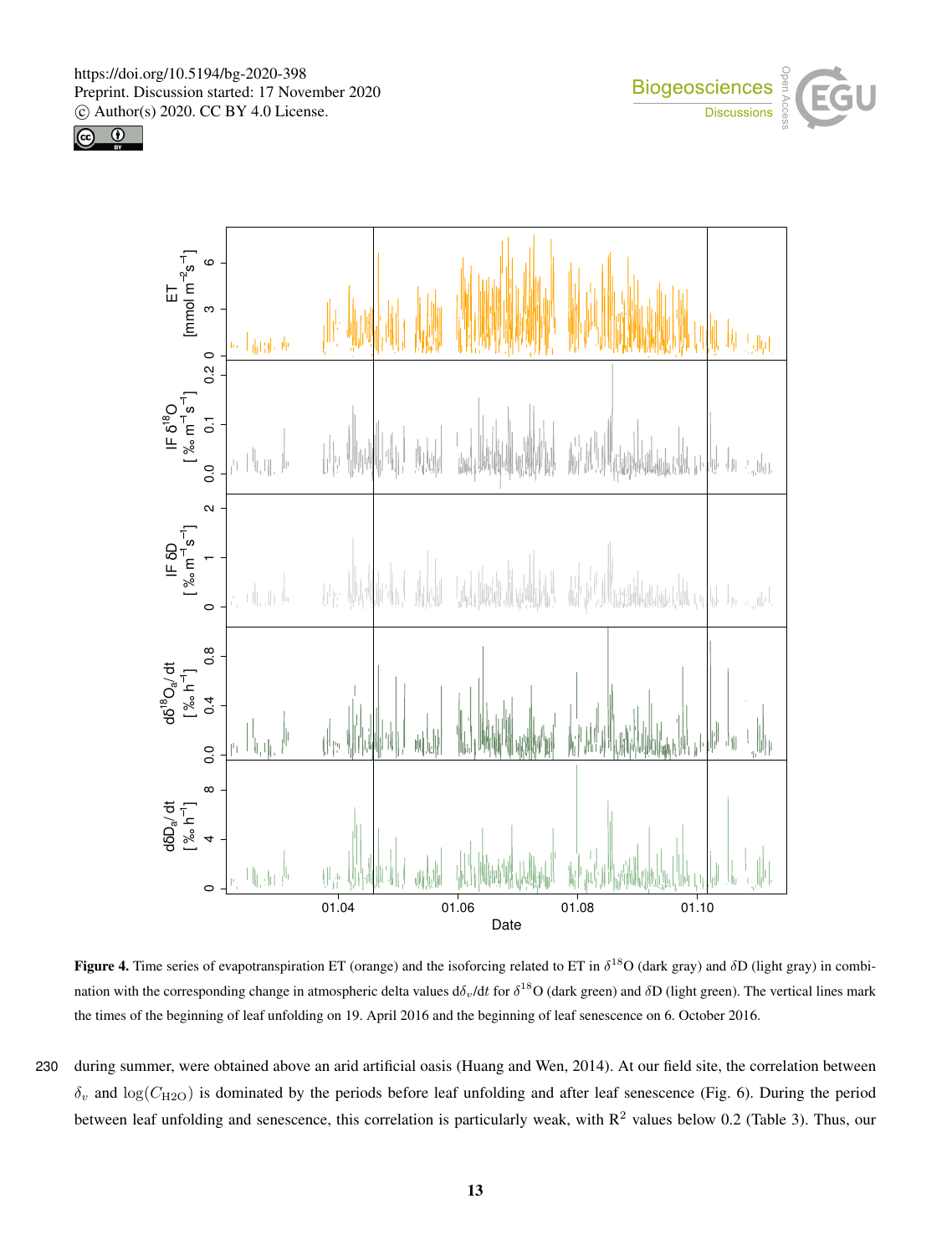





**Figure 5.** The isotopic composition of vater vapor  $\delta_v$  plotted against isoforcing IF on a diurnal time scale. The black lines are significant linear regressions with  $R^2 \approx 0.25$ ,  $p < 10^{-7}$  for  $\delta$ D and  $R^2 \approx 0.33$ ,  $p < 10^{-10}$  for  $\delta^{18}$ O.

measurements imply that at our field site with large transpiration in summer, Rayleigh distillation might drive some variability in  $\delta_v$ , but in particular during summer Rayleigh distillation does not dominate changes in  $\delta_v$ .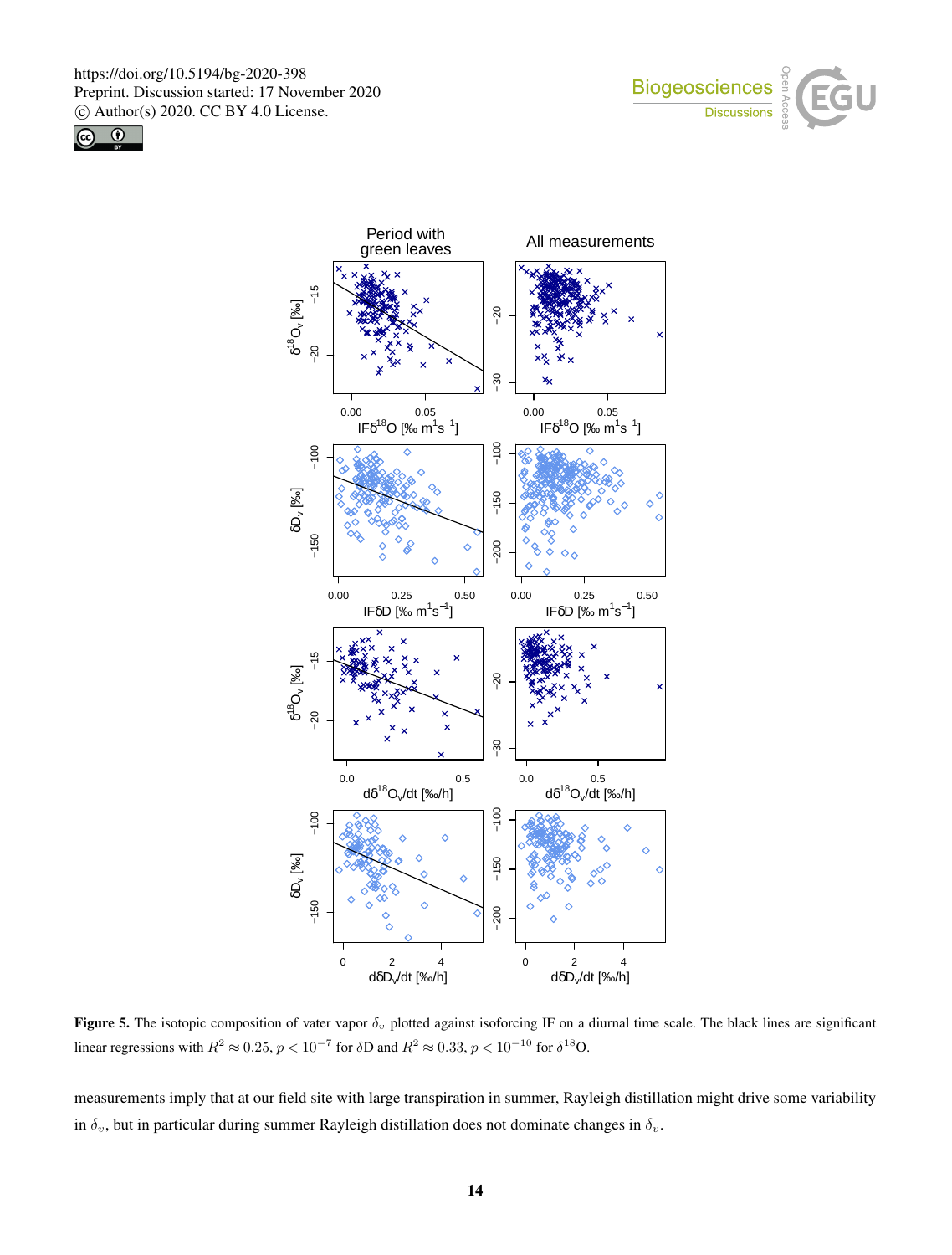





Figure 6. Semi-logarithmic plot of  $\delta_v$  against  $C_{\text{H2O}}$ , based on diurnal averages. The different symbols are different periods: The period before leaf unfolding (orange crosses), the period with green unfolded leaves (green triangles) and the period after the beginning of leaf senescence in fall (brown diagonal crosses). A log-linear relationship would indicate a system that is dominated by Rayleigh distillation.

235 We plot the measured  $\delta_v$  values in the  $\delta^{18}$ O- $\delta$ D-plane (Fig. 7), to evaluate deviations from Rayleigh distillation processes. Therefore, we analyze deviations of measured  $\delta_{\rm rain}$  and  $\delta_v$  from the global meteoric water line<sup>8</sup> (GMWL,  $\delta$ D=8 $\delta^{18}$ O+10) (Craig, 1961; Dansgaard, 1964; Gat, 2000; Bowling et al., 2017), that corresponds to equilibrium fractionation during Rayleigh rain-out (Dansgaard, 1964). At our field site, the the local meteoric water line (LMWL), as defined by the linear regression of rain sample data (Dansgaard, 1964; Bowling et al., 2017), has a slope of approximately  $7.4 \pm 0.3$ . This lower slope of the 240 LMWL compared to the GMWL might reflect the influence of non-Rayleigh-distillation processes such as local evaporation (from open water bodies) and selective transpiration but also evaporation from falling raindrops (Gat, 2000). However, the LMWL is to be interpreted cautiously, as the underlying rain samples span different seasons (see Gat, 1996). Here we use the

 $8$ The GMWL is based on meteoric waters, i.e. precipitation and waters from rivers and lakes (except East African rivers and lakes) and waters from closed basins (Craig, 1961).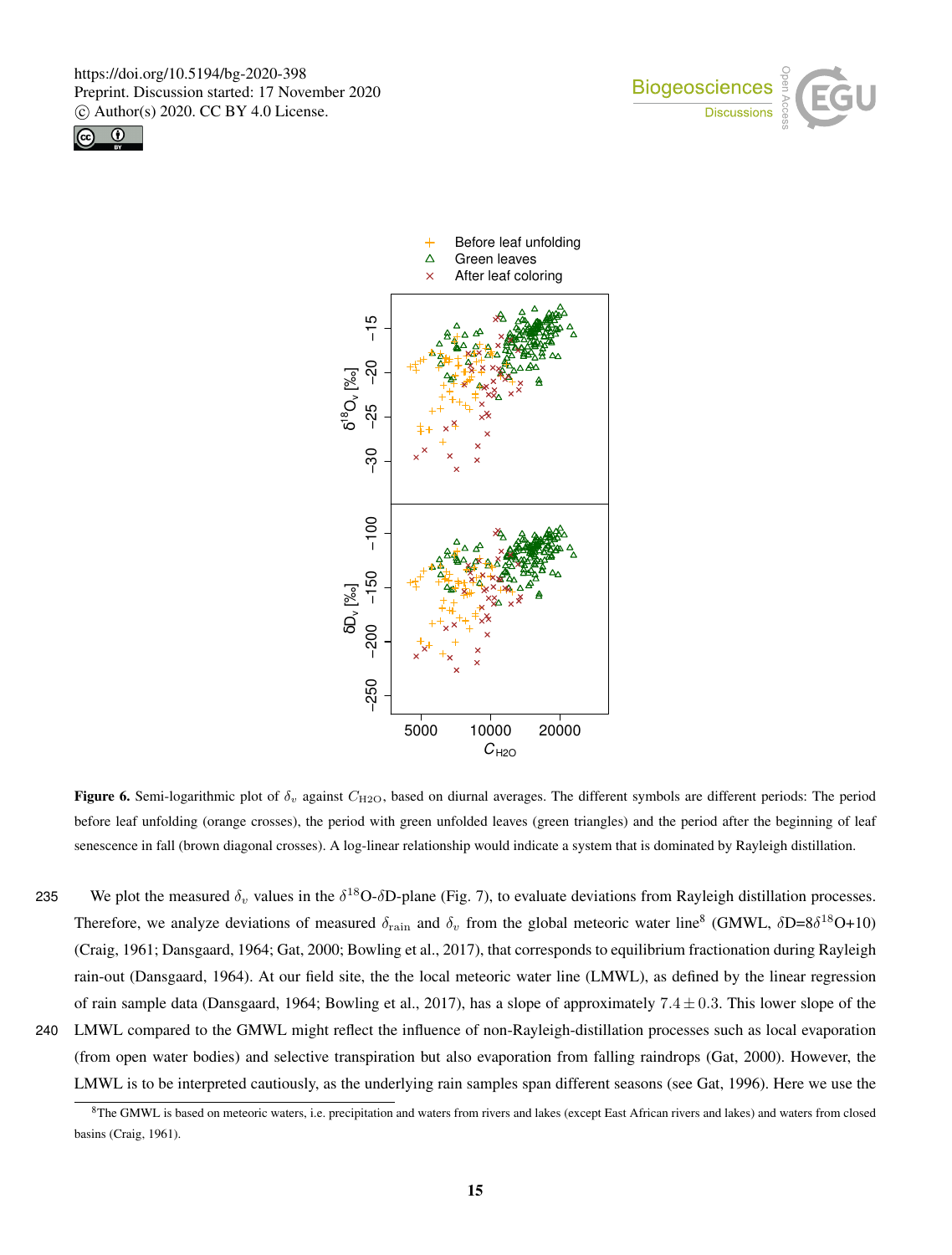





**Figure 7.** Plot of the diurnal averages of the isotopic composition of water vapor in the  $\delta^{18}O$ - $\delta D$ -plane in combination with the GMWL and the LMWL (left panel). The right panels show the deviations ∆ from the GMWL and LMWL plotted against the day of the year (DOY). Different symbols represent different periods: The period before leaf unfolding (orange crosses), the period with green unfolded leaves (green triangles) and the period after the beginning of leaf senescence in fall (brown diagonal crosses). Before leaf unfolding  $\delta_v$  fluctuates around the GMWL and after leaf unfolding  $\delta_v$  gets closer to the LMWL.

LMWL and the GMWL only to compare the slopes of the measured isotopic composition of water vapor with these lines (Fig. 7). The dual isotope analysis reveals that the measured  $\delta_v$  values over the season formed the clusters: Before leaf unfolding 245 on DOY 110, the measured (daily averaged)  $\delta_v$  values followed the GMWL (with a slope of 8.0 ± 0.2), whereas after leaf senescence on DOY 280, the slope in the  $\delta^{18}O-\delta D$ -plane was  $7.3 \pm 0.1$  and thus closer to the LMWL. For the period with green leaves, an even lower slope of  $6.9 \pm 0.1$  was measured. This becomes more visible when deviations from the GMWL and LMWL are plotted versus time (Fig. 7, right panels). While the GMWL with its slope of 8 seems to describe the variability of  $\delta_v$  before leave unfolding, the obtained values after leaf senescence in fall are on average better represented by the LMWL, 250 indicating some influence of local conditions or fluxes. Between leaf unfolding and leaf senescence in fall, the variation in the measured difference from both the LMWL and the GMWL shows a seasonal cycle which might be related to seasonal shifts in the source (but in general also in the fractionation) of water vapor.

To reveal other processes that drive the seasonal variability of  $\delta_v$ , we calculate the Pearson correlation coefficient  $R_{\text{pear}}$  for different meteorological quantities (Table 3). We find no indication that the seasonal variability of  $\delta_v$  is driven by the variability 255 of entrainment, as we find no significant correlation between  $\delta_v$  and turbulent kinetic energy TKE and friction velocity  $u^*$  (see Table 3). For the whole measurement period, the observed seasonal variability of  $\delta_v$  was strongly correlated to temperature  $(R^2 > 0.5, p < 10^{-35})$ . This correlation was stronger than the correlation to log( $C_{\text{H2O}}$ ), discussed above as an indicator for Rayleigh distillation processes. In particular, the observed correlation with temperature at 2 m height above the ground had an  $R<sup>2</sup>$  of 0.52 and was slightly stronger than the correlation with temperature at 44 m above the ground for both isotopic species. 260 Similarly, soil temperature at 2 cm depth is much stronger correlated to  $\delta_v$  than soil temperature at 64 cm depth. These height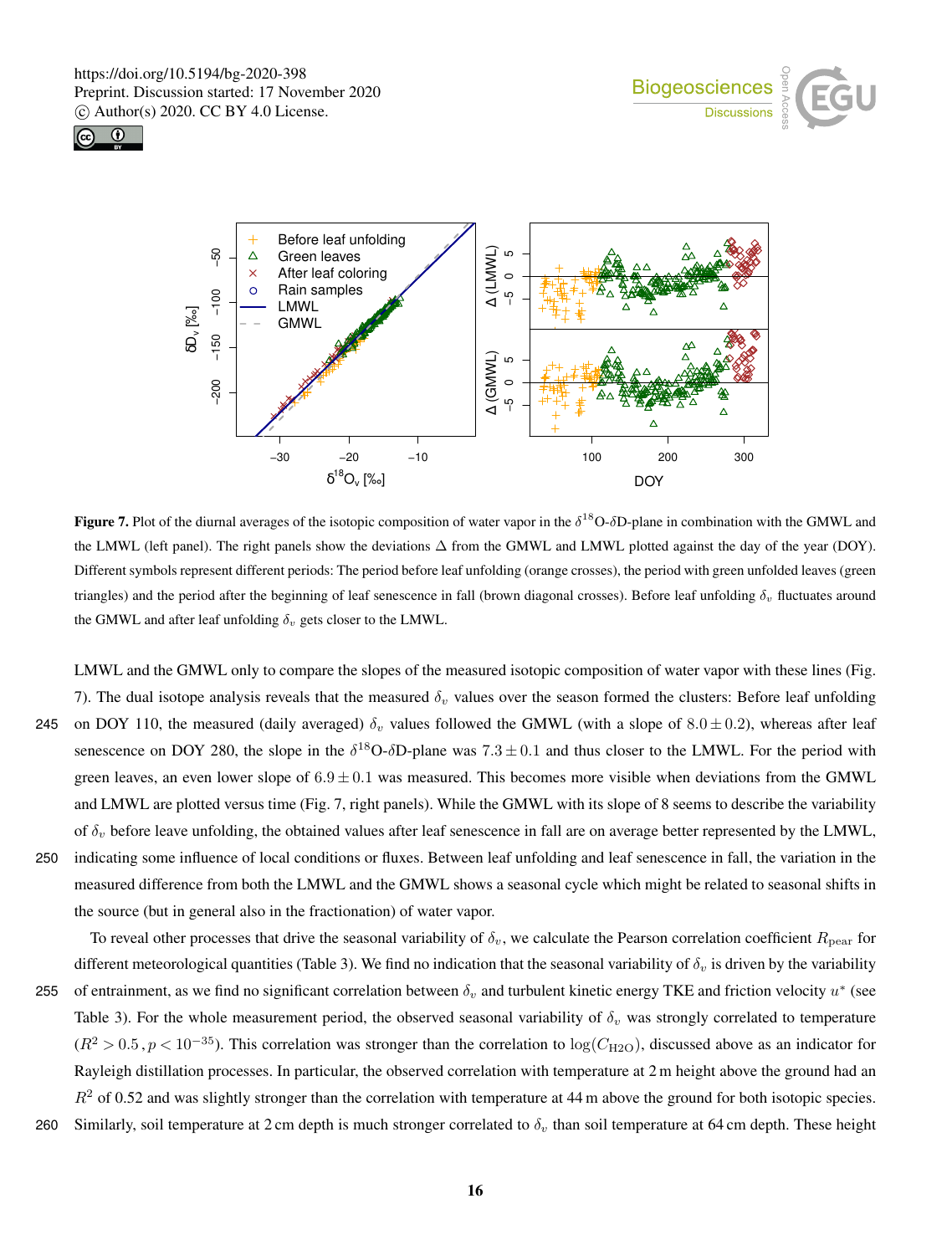



Table 3. Results of the analysis of potential drivers of  $\delta_v$  for all data points ('all times') and for the period with green unfolded leaves ('green leaves'). For each correlation the sign and the  $R^2$  value is given in combination with the significance levels, marked with (\*) for  $p < 10^{-5}$ , (\*) for  $p < 10^{-10}$ , (\*) for  $p < 10^{-15}$  and so on.

|                                                                       |                               | $\delta D_v$      | $\delta^{18}O_v$                           |                   |  |
|-----------------------------------------------------------------------|-------------------------------|-------------------|--------------------------------------------|-------------------|--|
|                                                                       | all times                     | green leaves      | all times                                  | green leaves      |  |
| IF $\delta D$                                                         | $(-) 0.03$                    | $\odot$ 0.12 $*$  | $(-) 0.03$                                 | $\odot$ 0.12      |  |
| IF $\delta^{18}{\rm O}$                                               | 0.01<br>$\bigoplus$           | $\odot$ 0.17 *    | $\oplus$ 0.01                              | $\odot$ 0.17 $*$  |  |
| $d\delta^{18}O_v$<br>$\overline{\mathrm{d}t}$<br>iso                  | 0.06<br>$\odot$               | $\odot$ 0.23 *    | 0.05<br>$(\text{-})$                       | $\odot$ 0.20 $*$  |  |
| $\underline{\mathrm{d} \mathrm{D}_v}$<br>$\overline{\mathrm{d}t}$ iso | 0.03<br>$\odot$               | $\odot$ 0.17      | $\odot$ 0.02                               | $\odot$ 0.16      |  |
| Temperature (44 m).                                                   | $0.50$ *******<br>$\bigoplus$ | $\oplus$ 0.25 $*$ | $\oplus$ 0.50 *******                      | $\oplus$ 0.26 **  |  |
| Temperature (2 m)                                                     | $0.52$ *******<br>$\bigoplus$ | $\oplus$ 0.27 **  | $0.52$ *******<br>$^{(+)}$                 | $\oplus$ 0.28 **  |  |
| Soil temperature (-2 cm)                                              | $0.45$ ******<br>$\circled$   | $(-) 0.18 *$      | $0.43$ ******<br>$\circled$                | $(+)$ 0.20 $*$    |  |
| Soil temperature (-64 cm)                                             | $0.23$ **<br>$^{(+)}$         | $(+)$ 0.07        | $0.19**$<br>$\circled$                     | $(+)$ 0.06        |  |
| <b>LWUR</b>                                                           | $0.50$ *******<br>$\circled$  | $\oplus$ 0.25 $*$ | $(+)$ 0.50 *******                         | $\oplus$ 0.27 **  |  |
| <b>LWDR</b>                                                           | $0.15*$<br>$\bigoplus$        | $(+)$ 0.07        | $0.16*$<br>$\bigoplus$                     | $\oplus$ 0.12     |  |
| PARD                                                                  | $0.23$ **<br>$^{(+)}$         | $(+)$ 0.01        | $\oplus$ 0.23 **                           | $(+)$ 0.01        |  |
| PARU                                                                  | $0.11*$<br>$\bigoplus$        | $(+)$ 0.00        | $0.11*$<br>$\bigoplus$                     | $\odot$ 0.00      |  |
| RH                                                                    | $0.27$ ***<br>⊖               | $\odot$ 0.10      | $0.26$ ***<br>$\left(\text{-}\right)$      | $\odot$ 0.06      |  |
| VPD                                                                   | $0.30$ ***<br>$\bigoplus$     | $(-)$ 0.16 $*$    | $0.29$ ***<br>$^{(+)}$                     | $(-) 0.13$        |  |
| $log(C_{H2O})$                                                        | $0.35$ ****<br>$\bigoplus$    | $(-) 0.12$        | $0.36$ ****<br>$^{(+)}$                    | $\oplus$ 0.17 *   |  |
| $C_{H2O}$                                                             | $0.37$ *****<br>$\bigoplus$   | $\oplus$ 0.16 *   | $0.38$ *****<br>$\left( +\right)$          | $\oplus$ 0.21 *   |  |
| $\delta D_{\rm ET}$                                                   | $0.39$ *****<br>$\bigoplus$   | $\oplus$ 0.17 *   | $0.37$ ****<br>$\left( \widehat{+}\right)$ | $\oplus$ 0.16 $*$ |  |
| $\delta^{18}\text{O}_{\text{ET}}$                                     | $0.11*$<br>$\bigoplus$        | $(-) 0.09$        | $\oplus$ 0.11 *                            | $(-) 0.09$        |  |
| TKE                                                                   | 0.00<br>⊖                     | $\odot$ 0.03      | $\odot$ 0.00                               | $\odot$ 0.03      |  |
| $u^*$                                                                 | 0.01<br>$\odot$               | $\odot$ 0.04      | 0.00<br>⊝                                  | $\odot$ 0.04      |  |
| $\boldsymbol{h}$                                                      | $\oplus$ 0.13 *               | $\oplus$ 0.00     | $\oplus$ 0.13 *                            | $\odot$ 0.00      |  |

dependencies indicate, that the temperature close to the surface is an important driver of  $\delta_v$ . In general, the correlation between temperature and  $\delta_v$  might be linked to temperature dependent fractionation at the sites of evaporation. However, the day-to-dayvariability is not fully reflected by the obtained correlations of  $\delta_v$  with temperature and temperature-related quantities such as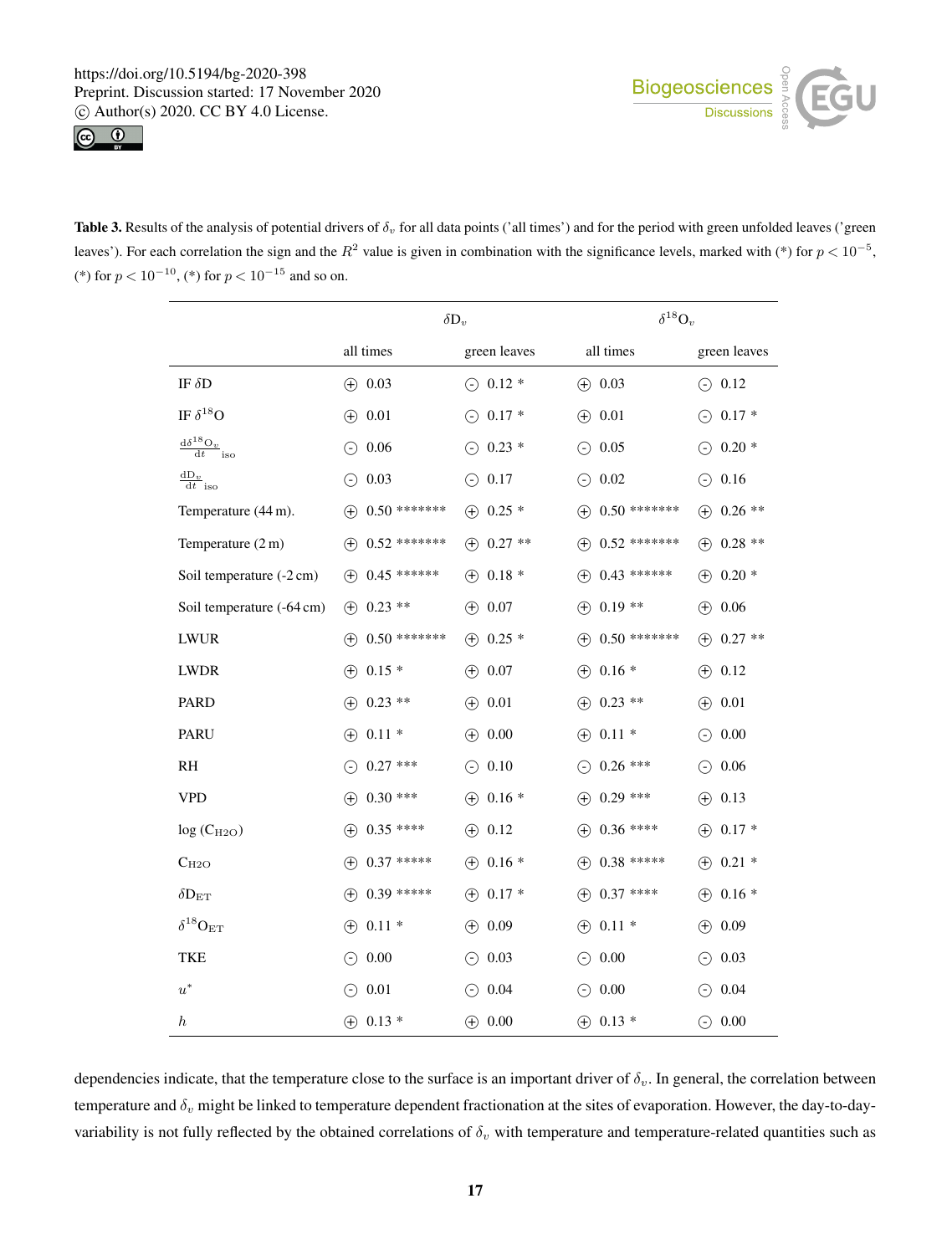



LWDR, VPD and RH (see Table 3). This becomes clearer, when correlations between  $\delta_v$  and its potential drivers are calculated 265 only for the time period between leaf unfolding and leaf senescence in fall (period: 'green leaves' in Table 3). For this time period, the obtained correlations with temperature-related quantities get weaker. The correlation with temperature at 2 m height for example is still significant ( $p < 10^{-10}$ ) but has  $R^2$ -values of only 0.27 and 0.28 for  $\delta D_v$  and  $\delta^{18}O_v$ , respectively. In general, the positive correlation with temperature related quantities implies that fractionation and evaporation might be relevant drivers of  $\delta_v$ . As we did not find indications that local ET drives the seasonal variability of  $\delta_v$ , the dominant source of the measured 270 water vapor might be further away, but the temperature during evaporation might still be correlated to the temperature during the measurement.

#### 4 Conclusions

Here we evaluate laser spectroscopic measurements of the isotopic composition of water vapor ( $\delta D_v$  and  $\delta^{18}O_v$ ) in the SBL and local ET ( $\delta D_{ET}$  and  $\delta^{18}O_{ET}$ ) in combination with meteorologic and turbulence-related quantities on diurnal to seasonal 275 time scale above a managed beech forest in central Germany. We find that the temporal variability of the isotopic composition

- of water vapor in the SBL, even if measured closely above a managed beech forest, is not dominated by local ET at both, diurnal and seasonal time scale. Based on directly measured  $\delta_{ET}$  and PBL height h extracted from reanalysis data, we present an estimate of isoforcing-related change in the isotopic composition of ambient water vapor,  $d\delta_v/dt_{\rm iso}$ . A direct comparison of measured  $d\delta_v/dt$  with isoforcing-related  $d\delta_v/dt$  reveals that local ET does not dominate the diurnal cycle of  $\delta_v$  throughout
- 280 the year. We conclude that the diurnal cycle of  $\delta_v$  is alternately dominated by local ET and entrainment, in particular in spring and summer. At seasonal time scales, we find no indication that local ET and entrainment dominate the observed variability. This could be related to a mutual canceling out of entrainment and local ET at this field site, yielding a more complicated seasonal variability. Further, the variability of  $\delta_v$  over the full growing season can only partly be explained by Rayleigh distillation (linked to approximately 35 % of the variability). This fraction further decreases for the period when
- 285 green leaves were present and transpiration is expected. A larger fraction of 50% of the observed seasonal variability of  $\delta_v$ is linked to temperature, indicating some influence of temperature-related processes, such as fractionation during evaporation from different water pools. We conclude that the simultaneous measurement of  $\delta_v$  and  $\delta_{ET}$  in combination with meteorological and turbulence-related quantities and PBL height  $h$  seems a promising approach to increase the understanding of the temporal variability in  $\delta_v$ . As the influence of local ET on  $\delta_v$  is strongly moderated by boundary layer processes, accounting for PBL 290 height is particularly essential to understand changes in  $\delta_v$ .
- 

# 5 Data availability

All data used for the figures presented here is provided in the supplementary material.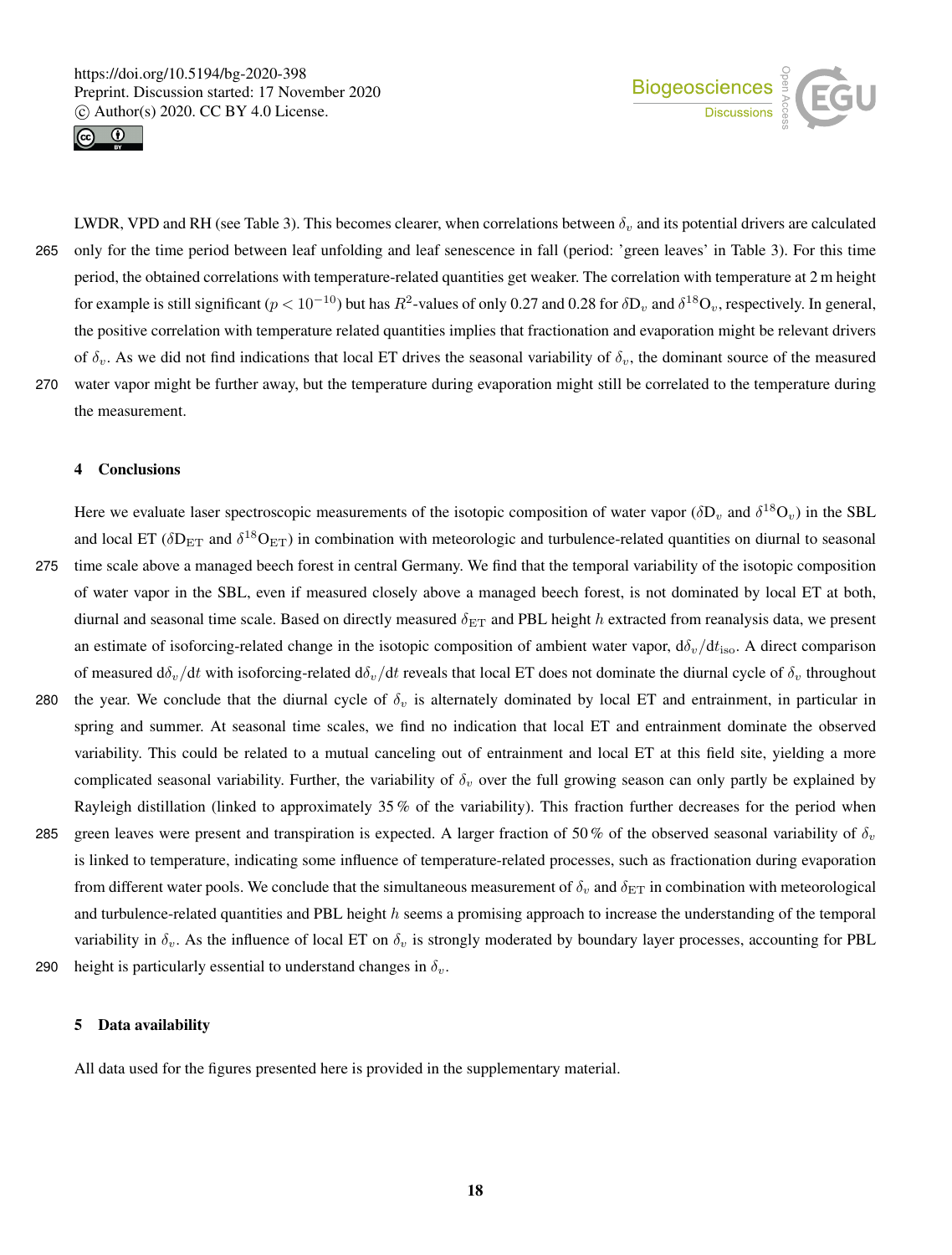



# 6 Author contributions

The isotope related research presented here was planned, carried out, described and interpreted by Jelka Braden-Behrens, 295 supervised by Alexander Knohl. The reanalysis dataset of the planetary boundary layer was extracted, analyzed and described by Lukas Siebicke. All authors read and made editorial comments to the manuscript.

# 7 Competing interests

We declare that we have no conflict of interest.

#### 8 Acknowledgements

300 This project was partly funded by the Dorothea-Schlözer-Fellowship and by the German Research Foundation (DFG, project ISOFLUXES KN 582/7-1). Additionally this work was supported by the European Research Council via the European Union's Horizon 2020 research and innovation programme (grant agreement no. 682512-OXYFLUX). We thank Dave Bowling for reading and commenting on the manuscript.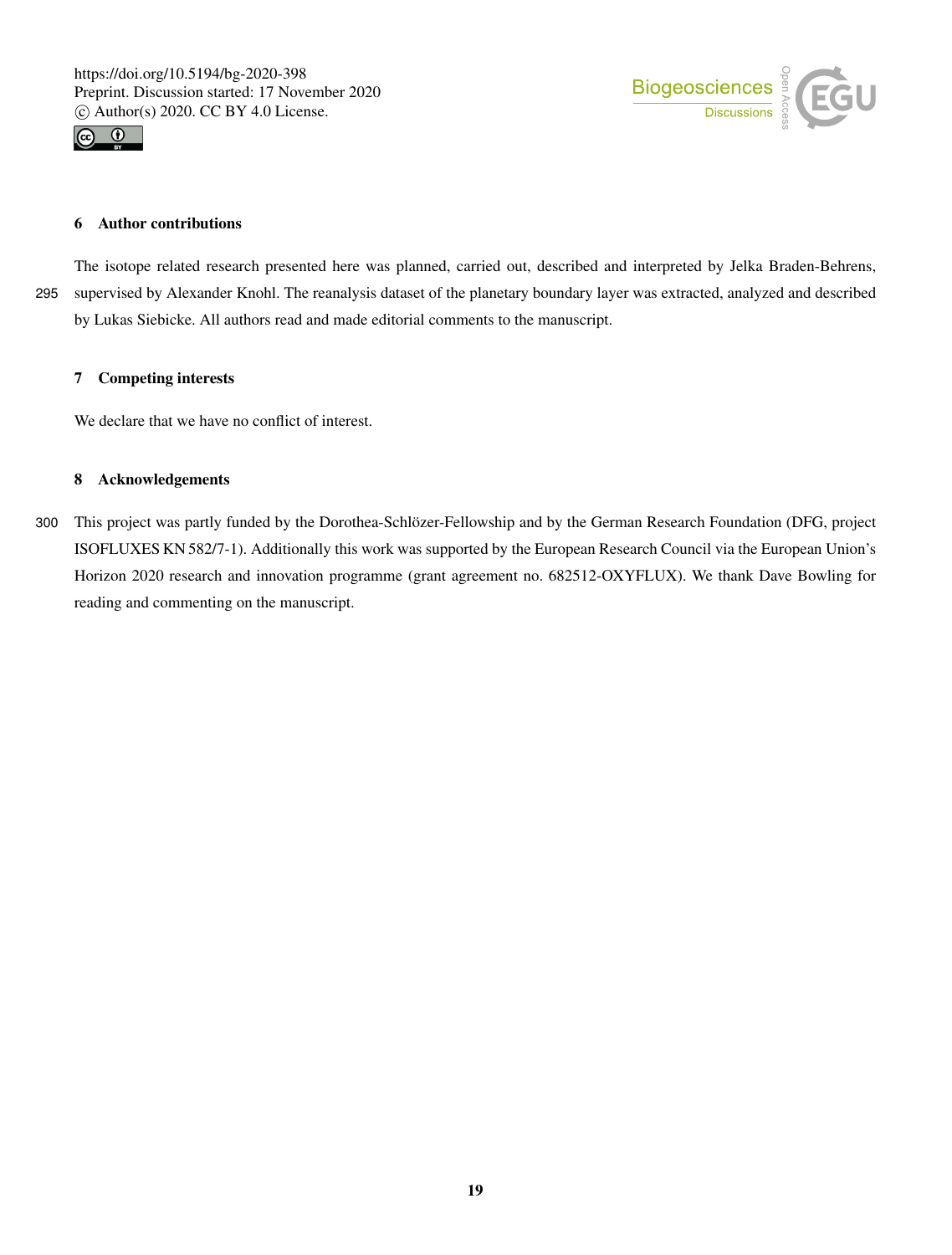



#### References

- 305 Aemisegger, F., Sturm, P., Graf, P., Sodemann, H., Pfahl, S., Knohl, A., and Wernli, H.: Measuring variations of  $\delta^{18}O$  and  $\delta^2H$  in atmospheric water vapour using two commercial laser-based spectrometers: An instrument characterisation study, Atmospheric Measurement Techniques, 5, 1491–1511, https://doi.org/10.5194/amt-5-1491-2012, 2012.
	- Ambach, W., Dansgaard, W., Eisner, H., and Møller, J.: The altitude effect on the isotopic composition of precipitation and glacier ice in the Alps, Tellus, 20, 595–600, https://doi.org/10.1111/j.2153-3490.1968.tb00402.x, 1968.
- 310 Anthoni, P., Knohl, A., Rebmann, C., Freibauer, A., Mund, M., Ziegler, W., Kolle, O., and Schulze, E. D.: Forest and agricultural land-use-dependent CO<sub>2</sub> exchange in Thuringia, Germany, Global Change Biology, 10, 2005–2019, https://doi.org/10.1111/j.1365-2486.2004.00863.x, 2004.
	- Bowling, D. R., Schulze, E. S., and Hall, S. J.: Revisiting streamside trees that do not use stream water: Can the two water worlds hypothesis and snowpack isotopic effects explain a missing water source?, Ecohydrology, 10, e1771, https://doi.org/10.1002/eco.1771, 2017.
- 315 Braden-Behrens, J., Yan, Y., and Knohl, A.: A new instrument for stable isotope measurements of  $^{13}$ C and  $^{18}$ O in CO<sub>2</sub> instrument performance and ecological application of the Delta Ray IRIS analyzer, Atmospheric Measurement Techniques, 10, 4537–4560, https://doi.org/10.5194/amt-10-4537-2017, 2017.
	- Braden-Behrens, J., Markwitz, C., and Knohl, A.: Eddy covariance measurements of the dual-isotope composition of evapotranspiration, Agricultural and Forest Meteorology, 269-270, 203–219, https://doi.org/10.1016/j.agrformet.2019.01.035, 2019.
- 320 Craig, H.: Isotopic variations in meteoric waters, Science, 133, 1702–1703, https://doi.org/10.1126/science.133.3465.1702, 1961. Dansgaard, W.: Stable isotopes in precipitation, Tellus, 16, 436–468, https://doi.org/10.3402/tellusa.v16i4.8993, 1964. ECMWF: Part I: Observations, no. 1 in IFS Documentation, ECMWF, https://www.ecmwf.int/node/16646, 2016a. ECMWF: Part II: Data Assimilation, no. 2 in IFS Documentation, ECMWF, https://www.ecmwf.int/node/16666, 2016b. ECMWF: Part III: Dynamics and Numerical Procedures, no. 3 in IFS Documentation, ECMWF, https://www.ecmwf.int/node/16647, 2016c.
- 325 ECMWF: Part IV: Physical Processes, no. 4 in IFS Documentation, ECMWF, https://www.ecmwf.int/node/16648, 2016d. ECMWF: Part V: Ensemble Prediction System, no. 5 in IFS Documentation, ECMWF, https://www.ecmwf.int/node/16649, 2016e. ECMWF: Part VI: Technical and Computational Procedures, no. 6 in IFS Documentation, ECMWF, https://www.ecmwf.int/node/16650, 2016f.

ECMWF: Part VII: ECMWF Wave Model, no. 7 in IFS Documentation, ECMWF, https://www.ecmwf.int/node/16651, 2016g.

- 330 Gat, J. R.: Oxygen and hydrogen isotopes in the hydrologic cycle, Annu. Rev. Earth Planet. Sci., 24, 225–262, https://doi.org/10.1146/annurev.earth.24.1.225, 1996.
	- Gat, J. R.: Atmospheric water balance the isotopic perspective, Hydrological Processes, 14, 1357–1369, https://doi.org/10.1002/1099- 1085(20000615)14:8<1357::AID-HYP986>3.0.CO;2-7, 2000.

Griffis, T. J.: Tracing the flow of carbon dioxide and water vapor between the biosphere and atmosphere: A review of optical isotope

- 335 techniques and their application, Agricultural and Forest Meteorology, 174-175, 85–109, https://doi.org/10.1016/j.agrformet.2013.02.009, 2013.
	- Griffis, T. J., Sargent, S. D., Lee, X., Baker, J. M., Greene, J., Erickson, M., Zhang, X., Billmark, K. A., Schultz, N., Xiao, W., and Hu, N.: Determining the oxygen isotope composition of evapotranspiration using eddy covariance, Boundary-Layer Meteorology, 137, 307–326, https://doi.org/10.1007/s10546-010-9529-5, 2010.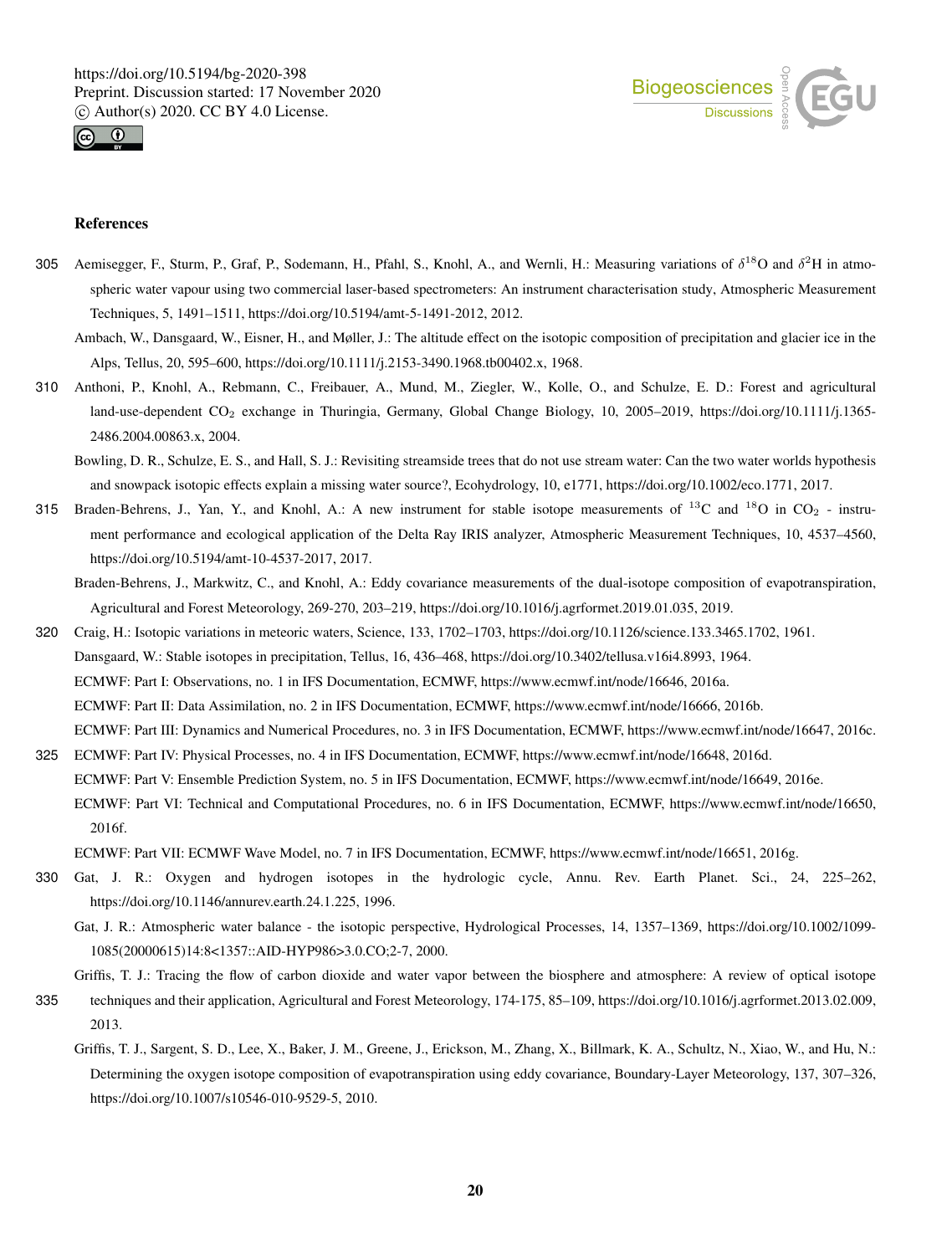



- 340 Griffis, T. J., Lee, X., Baker, J. M., Billmark, K. A., Schultz, N., Erickson, M., Zhang, X., Fassbinder, J., Xiao, W., and Hu, N.: Oxygen isotope composition of evapotranspiration and its relation to  $C_4$  photosynthetic discrimination, Journal of Geophysical Research, 116, G01 035, https://doi.org/10.1029/2010JG001514, 2011.
	- Griffis, T. J., Wood, J. D., Baker, J. M., Lee, X., Xiao, K., Chen, Z., Welp, L. R., Schultz, N. M., Gorski, G., Chen, M., and Nieber, J.: Investigating the source, transport, and isotope composition of water vapor in the planetary boundary layer, Atmospheric Chemistry and
- 345 Physics, 16, 5139–5157, https://doi.org/10.5194/acp-16-5139-2016, 2016.
	- Gröning, M., Lutz, H., Roller-Lutz, Z., Kralik, M., Gourcy, L., and Pöltenstein, L.: A simple rain collector preventing water reevaporation dedicated for  $\delta^{18}O$  and  $\delta$ 2H analysis of cumulative precipitation samples, Journal of Hydrology, 448-449, 195–200, https://doi.org/10.1016/j.jhydrol.2012.04.041, 2012.
	- Hu, Z., Wen, X. F., Sun, X., Li, L., Yu, G., Lee, X., and Li, S.: Partitioning of evapotranspiration through oxygen isotopic mea-
- 350 surements of water pools and fluxes in a temperate grassland, Journal of Geophysical Research: Biogeosciences, 119, 358–372, https://doi.org/10.1002/2013JG002367, 2014.
	- Huang, L. and Wen, X. F.: Temporal variations of atmospheric water vapor  $\delta$ D and  $\delta$ <sup>18</sup>O above an arid artifical oasis cropland in the Heihe River Basin, Journal of Geophysical Research: Atmospheres, 119, 11,456–11,476, https://doi.org/10.1002/2014JD021891, 2014.
	- Jasechko, S., Sharp, Z. D., Gibson, J. J., Birks, S. J., Yi, Y., and Fawcett, P. J.: Terrestrial water fluxes dominated by transpiration, Nature,
- 355 496, 347–350, https://doi.org/10.1038/nature11983, 2013. Jouzel, J., Hoffmann, G., Koster, R., and Masson, V.: Water isotopes in precipitation: data/model comparison for present-day and past climates, Quaternary Science Reviews, 19, 363–379, https://doi.org/10.1016/S0277-3791(99)00069-4, 2000.
- Lai, C., Ehleringer, J. R., Bond, B. J., and U, K. T. P.: Contributions of evaparation, isotopic non-stedy state transpiration and atmospheric mixing on the d<sup>18</sup>O of water vapour in Pacific Northewest coniferous forests, Plant Cell Environ., 29, 77–94, https://doi.org/10.1111/j.1365-360 3040.2005.01402.x, 2006.
- 
- Lai, C. T. and Ehleringer, J. R.: Deuterium excess reveals diurnal sources of water vapor in forest air, Oecologia, 165, 213–223, https://doi.org/10.1007/s00442-010-1721-2, 2011.
- Lee, X., Smith, R., and Williams, J.: Water vapour <sup>18</sup>O/<sup>16</sup>O isotope ratio in surface air in New England, USA, Tellus, 58B, 293–304, https://doi.org/10.1111/j.1600-0889.2006.00191.x, 2006.
- 365 Lee, X., Kim, K., and Smith, R.: Temporal variations of the  ${}^{18}O/{}^{16}O$  signal of the whole-canopy transpiration in a temperate forest, Global Biogeochemical Cycles, 21, GB3013, https://doi.org/10.1029/2006GB002871, 2007.
	- Lee, X., Griffis, T. J., Baker, J. M., Billmark, K. A., Kim, K., and Welp, L. R.: Canopy-scale kinetic fractionation of atmospheric carbon dioxide and water vapor isotopes, Global Biogeochemical Cycles, 23, GB1002, https://doi.org/10.1029/2008GB003331, 2009.
- Lee, X., Huang, J., and Patton, E. G.: A large-eddy simulation study of water vapour and carbon dioxide isotopes in the atmospheric boundary 370 layer, Boundary-Layer Meteorology, 145, 229–248, https://doi.org/10.1007/s10546-011-9631-3, 2012a.
	- Lee, X., Huang, J., and Patton, E. G.: Online supplement: A large-eddy simulation study of water vapour and carbon dioxide isotopes in the atmospheric boundary layer, Boundary-Layer Meteorology, 145, Supplement, 2012b.
		- LiCor Biosciences: EddyPro (R) software instruction manual, LI-COR, Inc., Lincoln, 12 edn., https://doi.org/10.1016/B978-1-4832-1312- 5.50007-9, 2016.
- 375 Los Gatos Research Inc.: Water vapor isotope standard source with extended humidity range capability User manual Model 908-0004-9002 and 908-0004-9003, 908, Mountain View, 1.a edn., 2012.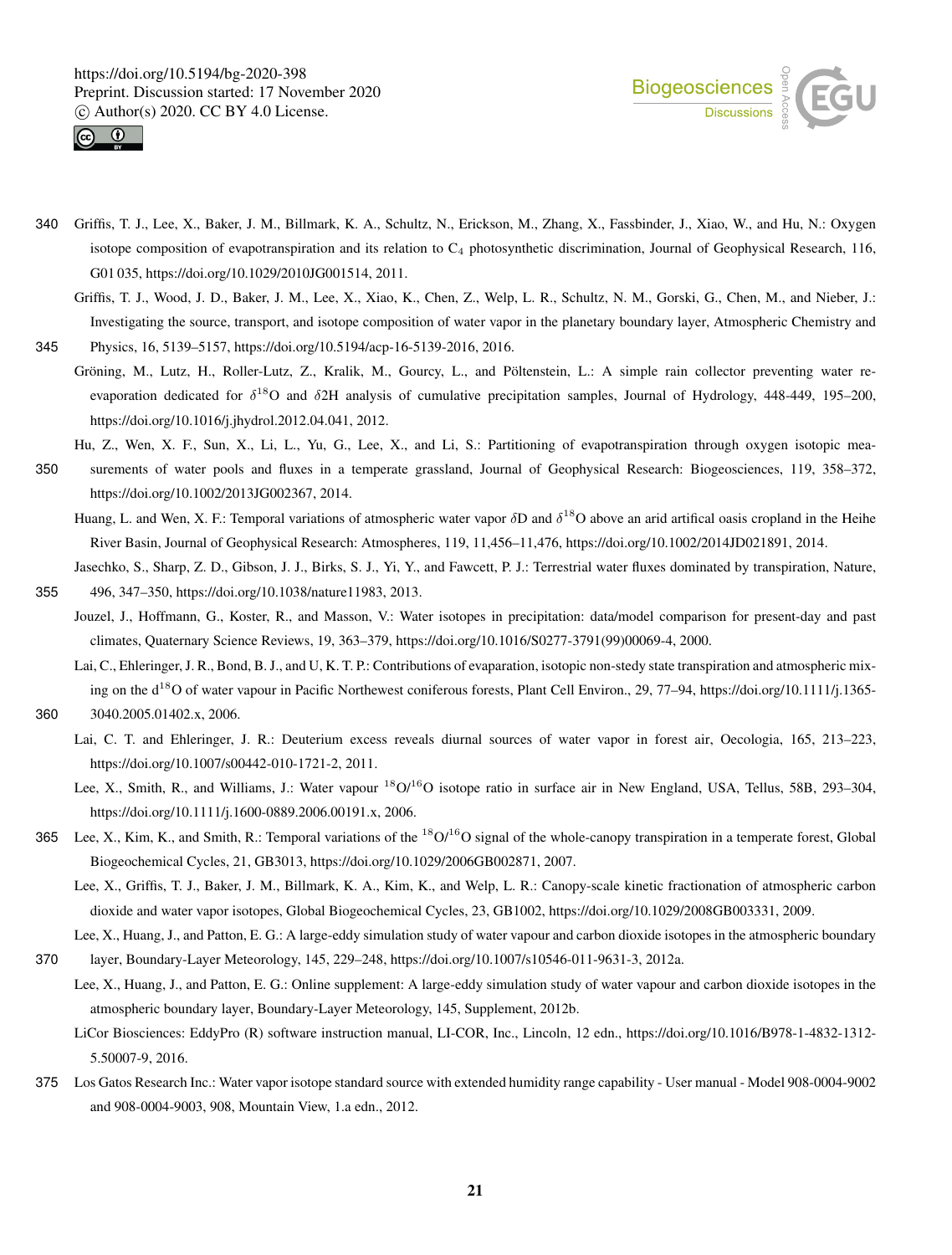



Los Gatos Research Inc.: Triple water vapor isotope analyzer (T-WVIA) - User manual - Model 912-0034, Los Gatos Research, Mountain View, 1.b edn., 2013.

McDonnell, J. J.: The two water worlds hypothesis: Ecohydrological separation of water between streams and trees?, Wiley Interdisciplinary

380 Reviews: Water (WIREs), 1, 324–329, https://doi.org/10.1002/wat2.1027, 2014.

- Noone, D., Risi, C., Bailey, A., Berkelhammer, M., Brown, D. P., Buenning, N., Gregory, S., Nusbaumer, J., Schneider, D., Sykes, J., Vanderwende, B., Wong, J., Meillier, Y., and Wolfe, D.: Determining water sources in the boundary layer from tall tower profiles of water vapor and surface water isotope ratios after a snowstorm in Colorado, Atmospheric Chemistry and Physics, 13, 1607–1623, https://doi.org/10.5194/acp-13-1607-2013, 2013.
- 385 Sturm, P., Eugster, W., and Knohl, A.: Eddy covariance measurements of  $CO<sub>2</sub>$  isotopologues with a quantum cascade laser absorption spectrometer, Agricultural and Forest Meteorology, 152, 73–82, https://doi.org/10.1016/j.agrformet.2011.09.007, 2012.
	- Welp, L. R., Lee, X., Kim, K., Griffis, T. J., Billmark, K. A., and Baker, J. M.:  $\delta^{18}O$  of water vapour, evapotranspiration and the sites of leaf water evaporation in a soybean canopy, Plant, Cell and Environment, 31, 1214–1228, https://doi.org/10.1111/j.1365-3040.2008.01826.x, 2008.
- 390 Welp, L. R., Lee, X., Griffis, T. J., Wen, X. F., Xiao, W., Li, S., Sun, X., Hu, Z., Val Martin, M., and Huang, J.: A metaanalysis of water vapor deuterium-excess in the midlatitude atmospheric surface layer, Global Biogeochemical Cycles, 26, GB3021, https://doi.org/10.1029/2011GB004246, 2012.
	- Wen, X. F., Zhang, S. C., Sun, X. M., Yu, G. R., and Lee, X.: Water vapor and precipitation isotope ratios in Beijing, China, Journal of Geophysical Research Atmospheres, 115, D01 103, https://doi.org/10.1029/2009JD012408, 2010.
- 395 Yakir, D. and Sternberg, L. d. S. L.: The use of stable isotopes to study ecosystem gas exchange, Oecologia, 123, 297–311, https://doi.org/10.1007/s004420051016, 2000.
	- Zhang, S., Sun, X., Wang, J., Yu, G., and Wen, X. F.: Short-term variations of vapor isotope ratios reveal the influence of atmospheric processes, Journal of Geographical Sciences, 21, 401–416, https://doi.org/10.1007/s11442-011-0853-6, 2011.